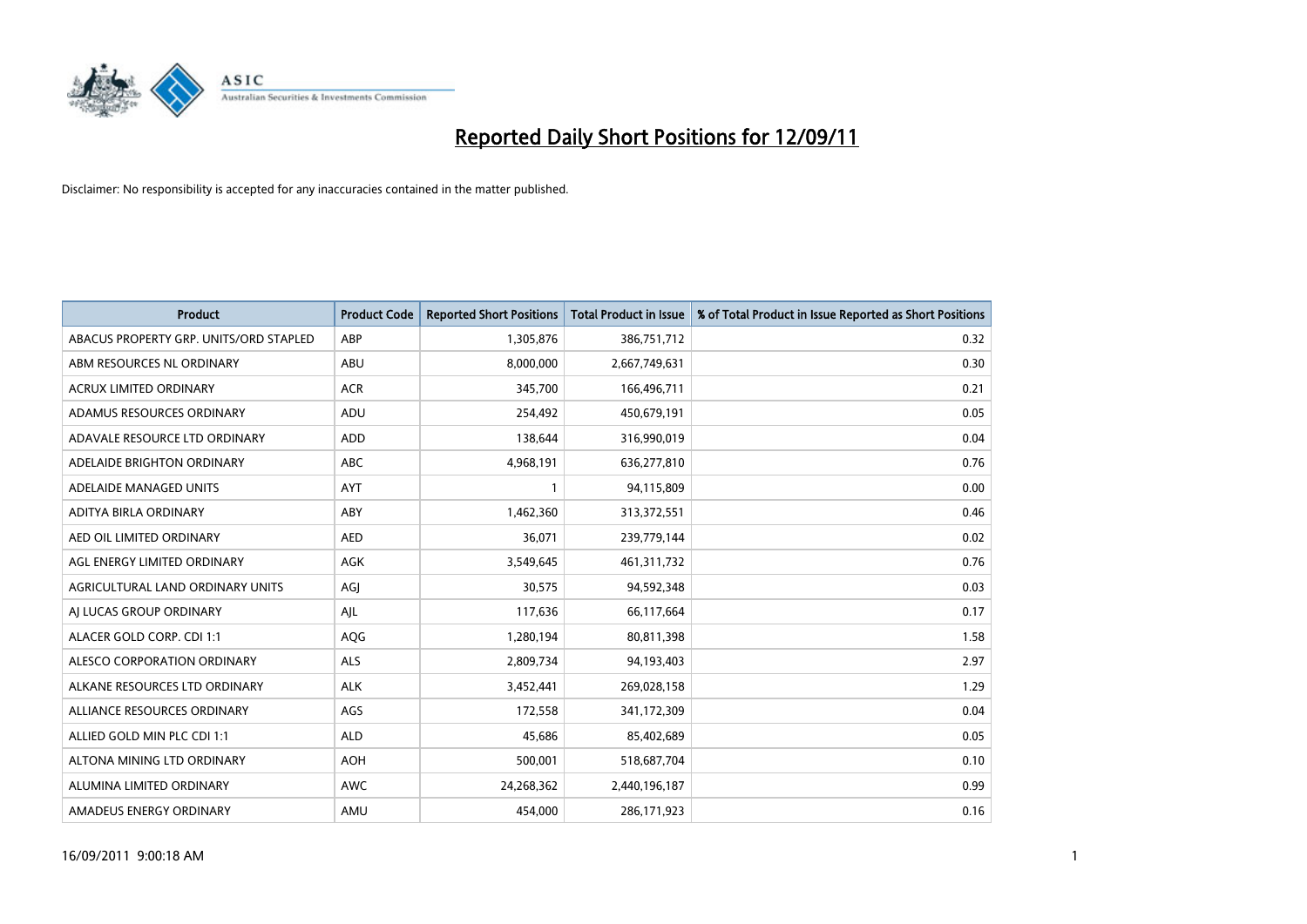

| <b>Product</b>                          | <b>Product Code</b> | <b>Reported Short Positions</b> | <b>Total Product in Issue</b> | % of Total Product in Issue Reported as Short Positions |
|-----------------------------------------|---------------------|---------------------------------|-------------------------------|---------------------------------------------------------|
| AMALGAMATED HOLDINGS ORDINARY           | <b>AHD</b>          | 1,504                           | 157,472,748                   | 0.00                                                    |
| AMCOR LIMITED ORDINARY                  | <b>AMC</b>          | 3,478,520                       | 1,227,572,318                 | 0.26                                                    |
| AMP LIMITED ORDINARY                    | AMP                 | 30,511,239                      | 2,811,693,913                 | 1.05                                                    |
| AMPELLA MINING ORDINARY                 | AMX                 | 853,562                         | 204,985,108                   | 0.41                                                    |
| ANSELL LIMITED ORDINARY                 | <b>ANN</b>          | 3,013,236                       | 133,033,772                   | 2.24                                                    |
| ANZ BANKING GRP LTD ORDINARY            | ANZ                 | 11,171,906                      | 2,628,902,711                 | 0.43                                                    |
| APA GROUP STAPLED SECURITIES            | <b>APA</b>          | 6,622,550                       | 634,116,029                   | 1.03                                                    |
| APEX MINERALS NL ORDINARY               | <b>AXM</b>          | 885,146                         | 5,550,243,713                 | 0.02                                                    |
| APN EUROPEAN RETAIL UNITS STAPLED SEC.  | <b>AEZ</b>          | 11,832                          | 544,910,660                   | 0.00                                                    |
| APN NEWS & MEDIA ORDINARY               | <b>APN</b>          | 26,946,891                      | 618,568,292                   | 4.37                                                    |
| AQUARIUS PLATINUM. ORDINARY             | <b>AOP</b>          | 5,143,884                       | 470,167,206                   | 1.10                                                    |
| AQUILA RESOURCES ORDINARY               | <b>AQA</b>          | 6,050,451                       | 374,368,499                   | 1.61                                                    |
| ARAFURA RESOURCE LTD ORDINARY           | ARU                 | 7,937,299                       | 367,980,342                   | 2.13                                                    |
| ARB CORPORATION ORDINARY                | <b>ARP</b>          | 3,994                           | 72,481,302                    | 0.00                                                    |
| ARDENT LEISURE GROUP STAPLED SECURITIES | AAD                 | 877,943                         | 324, 167, 221                 | 0.27                                                    |
| ARISTOCRAT LEISURE ORDINARY             | ALL                 | 23,559,773                      | 536,480,307                   | 4.40                                                    |
| ASCIANO LIMITED ORDINARY                | <b>AIO</b>          | 18,658,327                      | 2,926,103,883                 | 0.65                                                    |
| ASG GROUP LIMITED ORDINARY              | <b>ASZ</b>          | 285,851                         | 169,117,796                   | 0.17                                                    |
| ASHBURTON MINERALS ORDINARY             | <b>ATN</b>          | 741,535                         | 735,685,043                   | 0.10                                                    |
| ASPEN GROUP ORD/UNITS STAPLED           | APZ                 | 963,622                         | 584,985,037                   | 0.16                                                    |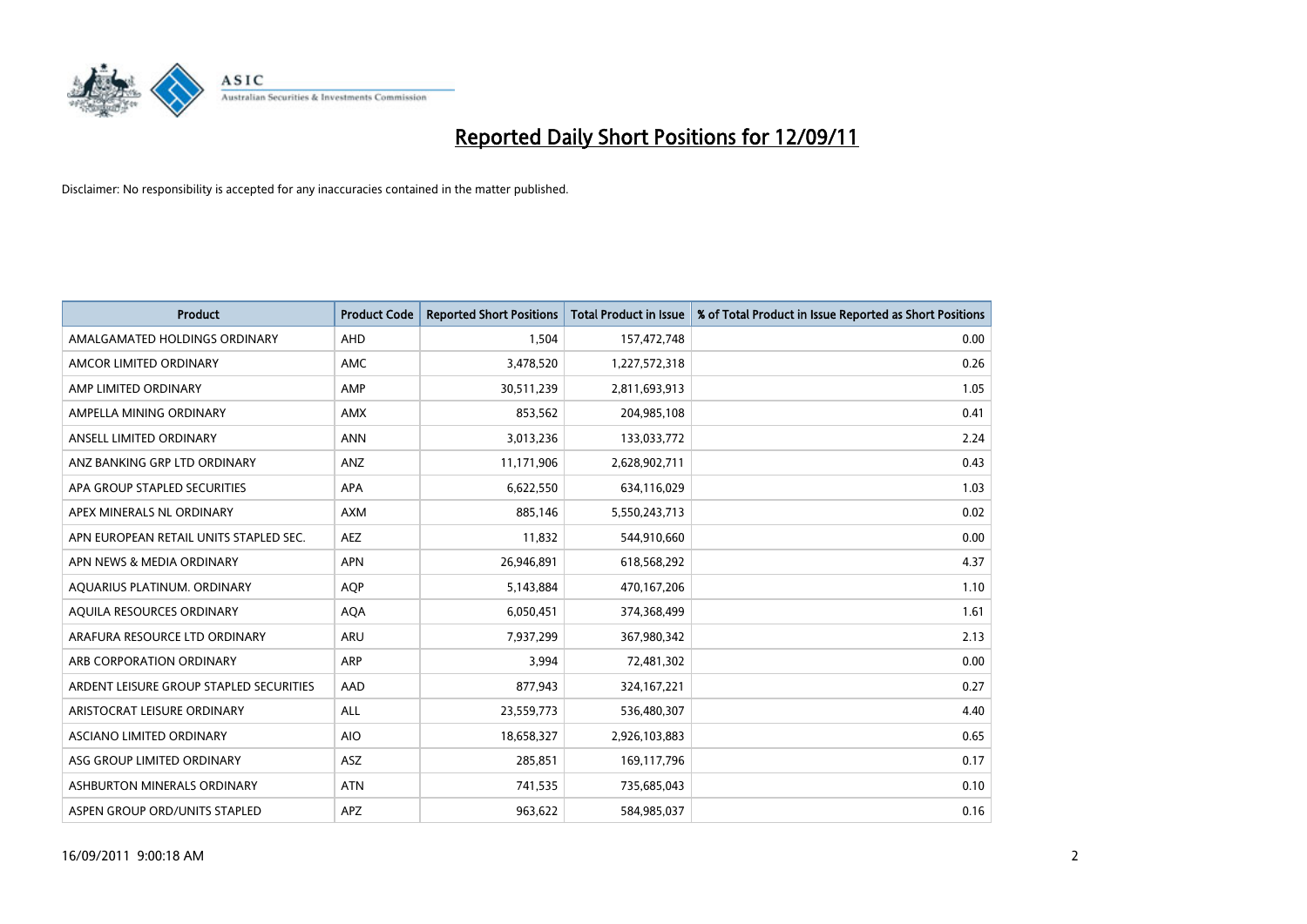

| <b>Product</b>                          | <b>Product Code</b> | <b>Reported Short Positions</b> | <b>Total Product in Issue</b> | % of Total Product in Issue Reported as Short Positions |
|-----------------------------------------|---------------------|---------------------------------|-------------------------------|---------------------------------------------------------|
| ASPIRE MINING LTD ORDINARY              | <b>AKM</b>          | 1,579,451                       | 540,594,556                   | 0.29                                                    |
| ASTON RES LTD ORDINARY                  | <b>AZT</b>          | 1,036,759                       | 204,527,604                   | 0.51                                                    |
| ASTRO JAP PROP GROUP STAPLED SECURITIES | AJA                 | 29,513                          | 58,445,002                    | 0.05                                                    |
| ASX LIMITED ORDINARY                    | ASX                 | 1,570,388                       | 175,136,729                   | 0.88                                                    |
| ATLANTIC LIMITED ORDINARY               | ATI                 | 20,575                          | 114,244,850                   | 0.02                                                    |
| ATLAS IRON LIMITED ORDINARY             | <b>AGO</b>          | 8,661,135                       | 827,181,142                   | 1.04                                                    |
| AURORA OIL & GAS ORDINARY               | <b>AUT</b>          | 7,586,823                       | 411,155,343                   | 1.84                                                    |
| AUSDRILL LIMITED ORDINARY               | <b>ASL</b>          | 215,794                         | 301,685,848                   | 0.06                                                    |
| AUSENCO LIMITED ORDINARY                | AAX                 | 1,500,647                       | 122,987,022                   | 1.22                                                    |
| AUSGOLD LIMITED ORDINARY                | <b>AUC</b>          | 75,160                          | 84,853,812                    | 0.09                                                    |
| AUSTAL LIMITED ORDINARY                 | ASB                 | 471,368                         | 188,069,638                   | 0.24                                                    |
| <b>AUSTAR UNITED ORDINARY</b>           | <b>AUN</b>          | 2,146,168                       | 1,271,505,737                 | 0.16                                                    |
| AUSTBROKERS HOLDINGS ORDINARY           | <b>AUB</b>          | $\overline{2}$                  | 54,658,736                    | 0.00                                                    |
| AUSTIN ENGINEERING ORDINARY             | ANG                 | 2,752                           | 71,864,403                    | 0.00                                                    |
| <b>AUSTRALAND ASSETS ASSETS</b>         | <b>AAZPB</b>        | 1,168                           | 2,750,000                     | 0.04                                                    |
| AUSTRALAND PROPERTY STAPLED SECURITY    | <b>ALZ</b>          | 765,593                         | 576,846,597                   | 0.14                                                    |
| AUSTRALIAN AGRICULT. ORDINARY           | AAC                 | 1,230,965                       | 312,892,824                   | 0.38                                                    |
| AUSTRALIAN EDUCATION UNITS              | <b>AEU</b>          | 625,000                         | 175,465,397                   | 0.36                                                    |
| AUSTRALIAN INFRASTR, UNITS/ORDINARY     | <b>AIX</b>          | 4,193,113                       | 620,733,944                   | 0.66                                                    |
| AUSTRALIAN MINES LTD ORDINARY           | <b>AUZ</b>          | 1,400,000                       | 636,910,317                   | 0.22                                                    |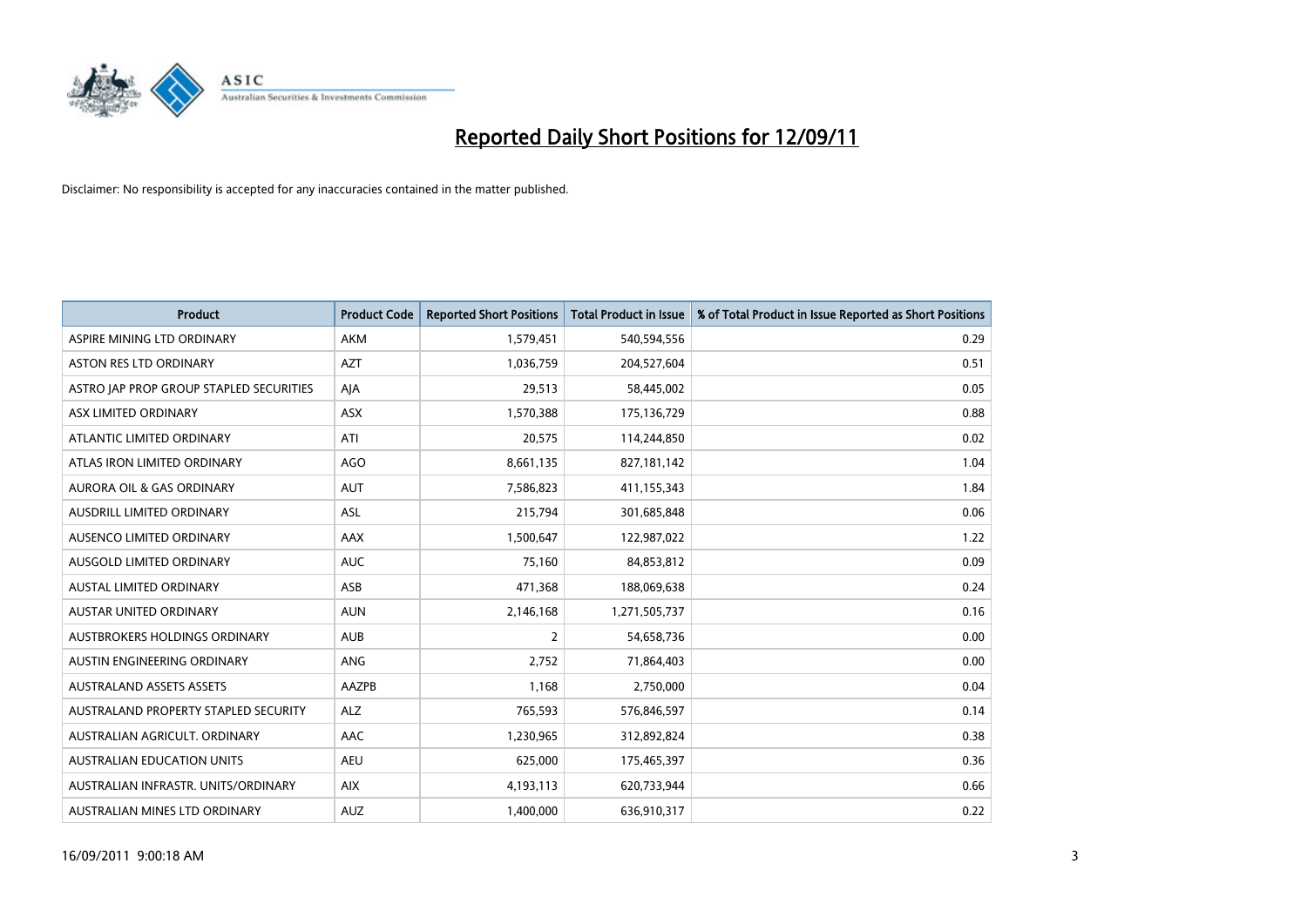

| <b>Product</b>                       | <b>Product Code</b> | <b>Reported Short Positions</b> | <b>Total Product in Issue</b> | % of Total Product in Issue Reported as Short Positions |
|--------------------------------------|---------------------|---------------------------------|-------------------------------|---------------------------------------------------------|
| AUSTRALIAN PHARM, ORDINARY           | API                 | 2,134,848                       | 488,115,883                   | 0.44                                                    |
| AUTOMOTIVE HOLDINGS ORDINARY         | <b>AHE</b>          | 24,403                          | 260,579,682                   | 0.01                                                    |
| AVANCO RESOURCES LTD ORDINARY        | AVB                 | 1,280,527                       | 790,453,517                   | 0.16                                                    |
| AVEXA LIMITED ORDINARY               | <b>AVX</b>          | 243,657                         | 847,688,779                   | 0.03                                                    |
| AWE LIMITED ORDINARY                 | <b>AWE</b>          | 4,023,030                       | 521,871,941                   | 0.76                                                    |
| AZUMAH RESOURCES ORDINARY            | <b>AZM</b>          | 243,919                         | 281,650,356                   | 0.09                                                    |
| <b>BANDANNA ENERGY ORDINARY</b>      | <b>BND</b>          | 570,673                         | 526,946,930                   | 0.10                                                    |
| BANK OF QUEENSLAND. ORDINARY         | <b>BOQ</b>          | 9,409,068                       | 225,369,547                   | 4.17                                                    |
| <b>BANNERMAN RESOURCES ORDINARY</b>  | <b>BMN</b>          | 42,900                          | 234,435,934                   | 0.02                                                    |
| <b>BASE RES LIMITED ORDINARY</b>     | <b>BSE</b>          | 429,296                         | 419,332,023                   | 0.10                                                    |
| BATHURST RESOURCES ORDINARY          | <b>BTU</b>          | 7,554,957                       | 688,247,997                   | 1.09                                                    |
| <b>BAUXITE RESOURCE LTD ORDINARY</b> | <b>BAU</b>          | 109,797                         | 235,379,896                   | 0.05                                                    |
| <b>BC IRON LIMITED ORDINARY</b>      | <b>BCI</b>          | 252,525                         | 94,881,000                    | 0.26                                                    |
| BEACH ENERGY LIMITED ORDINARY        | <b>BPT</b>          | 3,378,795                       | 1,103,127,711                 | 0.30                                                    |
| BEADELL RESOURCE LTD ORDINARY        | <b>BDR</b>          | 543,051                         | 657,906,946                   | 0.09                                                    |
| BENDIGO AND ADELAIDE ORDINARY        | <b>BEN</b>          | 6,439,841                       | 360,412,014                   | 1.75                                                    |
| BERKELEY RESOURCES ORDINARY          | <b>BKY</b>          | 870,621                         | 174,298,273                   | 0.50                                                    |
| BETASHARES ASX RES ETF UNITS         | <b>ORE</b>          | 118,220                         | 4,519,665                     | 2.62                                                    |
| BETASHARES GOLD ETF ETF UNITS        | QAU                 | 4,807                           | 944,356                       | 0.51                                                    |
| BHP BILLITON LIMITED ORDINARY        | <b>BHP</b>          | 39,222,895                      | 3,211,496,105                 | 1.19                                                    |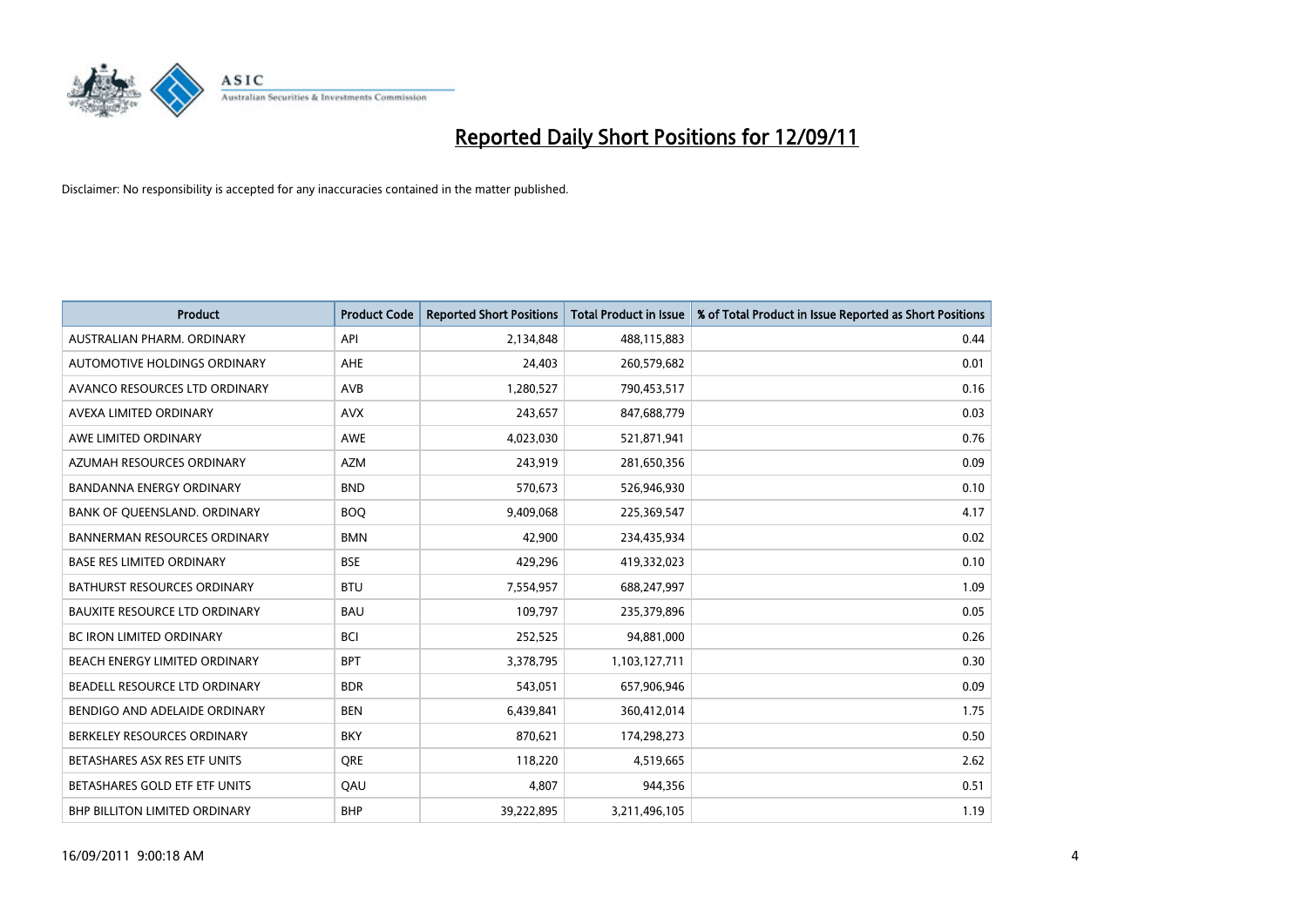

| <b>Product</b>                       | <b>Product Code</b> | <b>Reported Short Positions</b> | <b>Total Product in Issue</b> | % of Total Product in Issue Reported as Short Positions |
|--------------------------------------|---------------------|---------------------------------|-------------------------------|---------------------------------------------------------|
| <b>BILLABONG ORDINARY</b>            | <b>BBG</b>          | 21,843,159                      | 254,037,587                   | 8.59                                                    |
| <b>BIOTA HOLDINGS ORDINARY</b>       | <b>BTA</b>          | 1,993,137                       | 181,703,711                   | 1.09                                                    |
| <b>BISALLOY STEEL ORDINARY</b>       | <b>BIS</b>          | 84.480                          | 216,455,965                   | 0.04                                                    |
| BKI INVESTMENT LTD ORDINARY          | BKI                 | 508                             | 425,549,573                   | 0.00                                                    |
| <b>BLACKTHORN RESOURCES ORDINARY</b> | <b>BTR</b>          | 35,848                          | 122,918,000                   | 0.03                                                    |
| <b>BLUESCOPE STEEL LTD ORDINARY</b>  | <b>BSL</b>          | 76,500,528                      | 1,842,207,385                 | 4.14                                                    |
| <b>BOART LONGYEAR ORDINARY</b>       | <b>BLY</b>          | 8,730,181                       | 461,163,412                   | 1.89                                                    |
| <b>BOOM LOGISTICS ORDINARY</b>       | <b>BOL</b>          | 398,413                         | 465,011,147                   | 0.08                                                    |
| BORAL LIMITED, ORDINARY              | <b>BLD</b>          | 47,825,041                      | 729,925,990                   | 6.54                                                    |
| BOTSWANA METALS LTD ORDINARY         | <b>BML</b>          | 7,000                           | 143,717,013                   | 0.00                                                    |
| <b>BOW ENERGY LIMITED ORDINARY</b>   | <b>BOW</b>          | 3,685,505                       | 351,683,973                   | 1.05                                                    |
| <b>BRADKEN LIMITED ORDINARY</b>      | <b>BKN</b>          | 5,199,711                       | 161,849,910                   | 3.19                                                    |
| <b>BRAMBLES LIMITED ORDINARY</b>     | <b>BXB</b>          | 16,047,483                      | 1,480,186,939                 | 1.04                                                    |
| <b>BREVILLE GROUP LTD ORDINARY</b>   | <b>BRG</b>          | 2,739                           | 130,095,322                   | 0.00                                                    |
| <b>BRICKWORKS LIMITED ORDINARY</b>   | <b>BKW</b>          | 64,321                          | 147,567,333                   | 0.05                                                    |
| <b>BROCKMAN RESOURCES ORDINARY</b>   | <b>BRM</b>          | 62,866                          | 144,803,151                   | 0.04                                                    |
| BT INVESTMENT MNGMNT ORDINARY        | <b>BTT</b>          | 1,389,736                       | 160,000,000                   | 0.87                                                    |
| <b>BURU ENERGY ORDINARY</b>          | <b>BRU</b>          | 4,233,251                       | 210,240,549                   | 2.01                                                    |
| <b>BWP TRUST ORDINARY UNITS</b>      | <b>BWP</b>          | 741,045                         | 520,012,793                   | 0.14                                                    |
| CABCHARGE AUSTRALIA ORDINARY         | CAB                 | 691,466                         | 120,437,014                   | 0.55                                                    |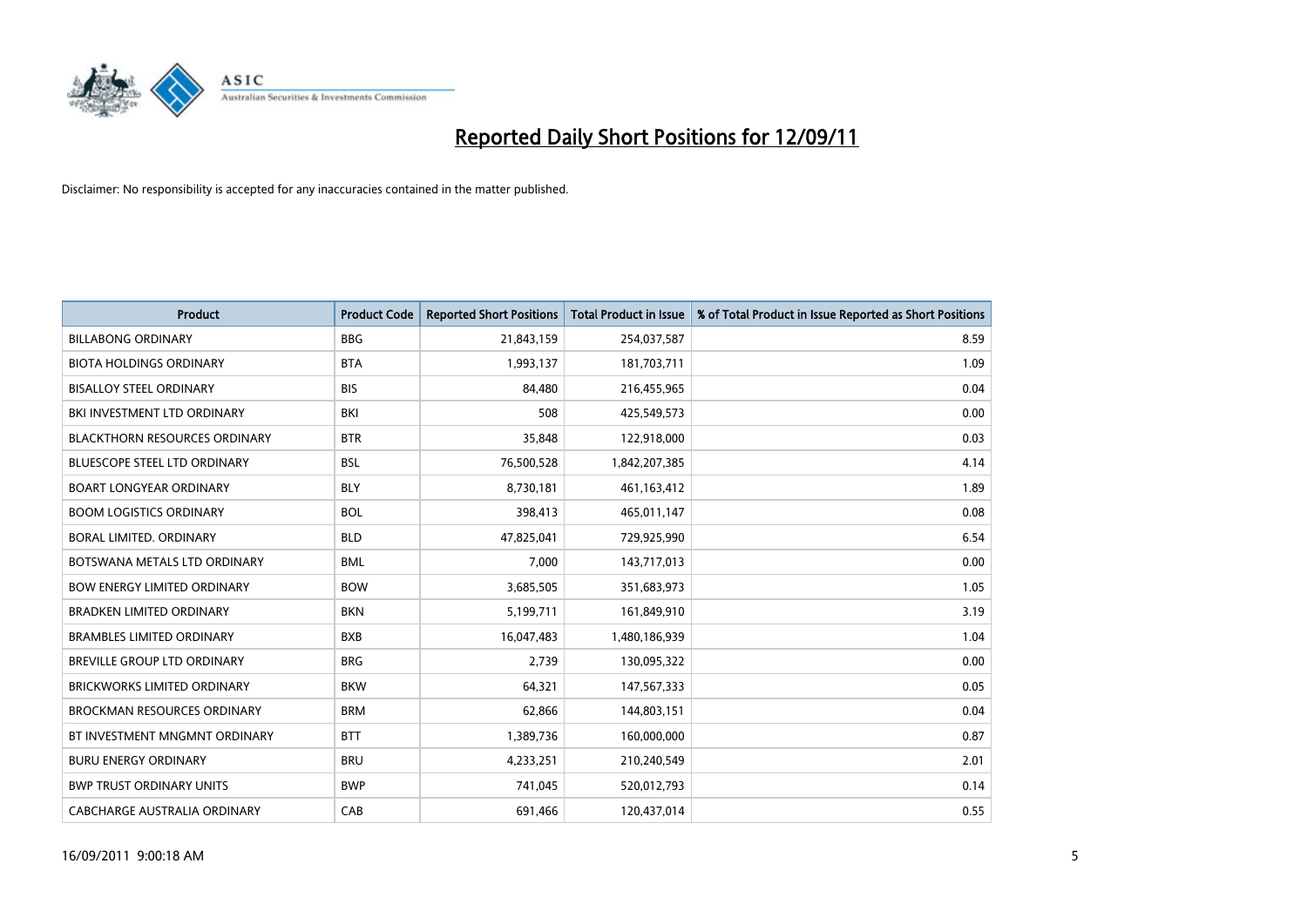

| <b>Product</b>                             | <b>Product Code</b> | <b>Reported Short Positions</b> | <b>Total Product in Issue</b> | % of Total Product in Issue Reported as Short Positions |
|--------------------------------------------|---------------------|---------------------------------|-------------------------------|---------------------------------------------------------|
| CALTEX AUSTRALIA ORDINARY                  | <b>CTX</b>          | 8,709,525                       | 270,000,000                   | 3.19                                                    |
| CAMPBELL BROTHERS ORDINARY                 | <b>CPB</b>          | 84,144                          | 67,503,411                    | 0.12                                                    |
| CAPE LAMBERT RES LTD ORDINARY              | <b>CFE</b>          | 1,096,568                       | 631,399,603                   | 0.18                                                    |
| CARABELLA RES LTD ORDINARY                 | <b>CLR</b>          | 177,807                         | 92,389,409                    | 0.19                                                    |
| <b>CARBON ENERGY ORDINARY</b>              | <b>CNX</b>          | 1,184,181                       | 698,517,858                   | 0.15                                                    |
| <b>CARDNO LIMITED ORDINARY</b>             | CDD                 | 1,020                           | 109,780,032                   | 0.00                                                    |
| <b>CARINDALE PROPERTY UNIT</b>             | <b>CDP</b>          | 18.470                          | 70,000,000                    | 0.03                                                    |
| CARNARVON PETROLEUM ORDINARY               | <b>CVN</b>          | 2,432,511                       | 690,320,634                   | 0.34                                                    |
| CARNEGIE WAVE ENERGY ORDINARY              | <b>CWE</b>          | 83,000                          | 899,087,627                   | 0.01                                                    |
| <b>CARPATHIAN RESOURCES ORDINARY</b>       | <b>CPN</b>          | 75,000                          | 265,533,501                   | 0.03                                                    |
| CARPENTARIA EXP. LTD ORDINARY              | CAP                 | 9,777                           | 98,741,301                    | 0.01                                                    |
| CARSALES.COM LTD ORDINARY                  | <b>CRZ</b>          | 13,675,881                      | 233,879,722                   | 5.85                                                    |
| CASH CONVERTERS ORDINARY                   | CCV                 | 132,104                         | 379,761,025                   | 0.03                                                    |
| <b>CASPIAN OIL &amp; GAS ORDINARY</b>      | <b>CIG</b>          | 50,000                          | 1,331,500,513                 | 0.00                                                    |
| CATALPA RESOURCES ORDINARY                 | CAH                 | 286,086                         | 178,299,049                   | 0.16                                                    |
| <b>CELLNET GROUP ORDINARY</b>              | <b>CLT</b>          | 1,342                           | 61,232,953                    | 0.00                                                    |
| CENTRAL PETROLEUM ORDINARY                 | <b>CTP</b>          | 11,455                          | 982,304,842                   | 0.00                                                    |
| <b>CENTRO PROPERTIES UNITS/ORD STAPLED</b> | <b>CNP</b>          | 52,855                          | 972,414,514                   | 0.00                                                    |
| CENTRO RETAIL GROUP STAPLED SECURITIES     | <b>CER</b>          | 606,350                         | 2,286,399,424                 | 0.02                                                    |
| <b>CERAMIC FUEL CELLS ORDINARY</b>         | <b>CFU</b>          | 641.642                         | 1,201,353,566                 | 0.05                                                    |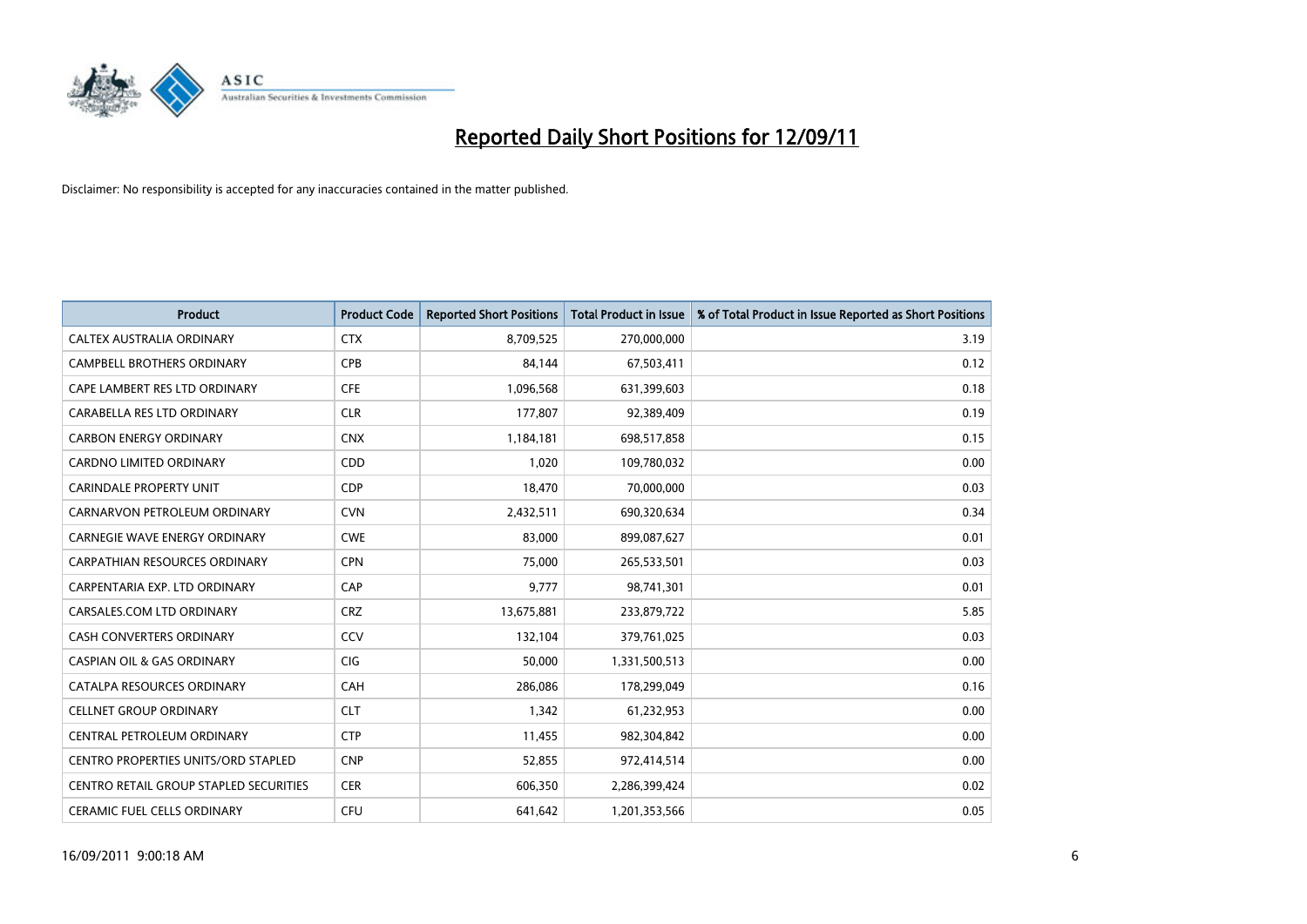

| <b>Product</b>                           | <b>Product Code</b> | <b>Reported Short Positions</b> | <b>Total Product in Issue</b> | % of Total Product in Issue Reported as Short Positions |
|------------------------------------------|---------------------|---------------------------------|-------------------------------|---------------------------------------------------------|
| <b>CFS RETAIL PROPERTY UNITS</b>         | <b>CFX</b>          | 58,382,448                      | 2,839,591,911                 | 2.04                                                    |
| CGA MINING LIMITED ORDINARY              | CGX                 | 59,600                          | 333,475,726                   | 0.02                                                    |
| <b>CHALICE GOLD MINES ORDINARY</b>       | <b>CHN</b>          | 200                             | 250,030,886                   | 0.00                                                    |
| CHALLENGER DIV.PRO. STAPLED UNITS        | <b>CDI</b>          | 422,335                         | 898,159,765                   | 0.05                                                    |
| <b>CHALLENGER INFRAST, STAPLED UNITS</b> | <b>CIF</b>          | 26,357                          | 316,223,785                   | 0.01                                                    |
| <b>CHALLENGER LIMITED ORDINARY</b>       | <b>CGF</b>          | 10,423,114                      | 492,807,490                   | 2.09                                                    |
| <b>CHANDLER MACLEOD LTD ORDINARY</b>     | <b>CMG</b>          | 11.970                          | 466,466,720                   | 0.00                                                    |
| CHARTER HALL GROUP STAPLED US PROHIBIT.  | <b>CHC</b>          | 965,021                         | 308,040,283                   | 0.31                                                    |
| <b>CHARTER HALL OFFICE UNIT</b>          | CQO                 | 5,906,373                       | 493,319,730                   | 1.18                                                    |
| <b>CHARTER HALL RETAIL UNITS</b>         | <b>COR</b>          | 1,351,642                       | 302,162,079                   | 0.44                                                    |
| CITIGOLD CORP LTD ORDINARY               | <b>CTO</b>          | 2,059,217                       | 1,105,078,301                 | 0.18                                                    |
| CLINUVEL PHARMACEUT. ORDINARY            | <b>CUV</b>          | 4,127                           | 30,381,706                    | 0.01                                                    |
| <b>CLOUGH LIMITED ORDINARY</b>           | <b>CLO</b>          | 238,209                         | 769,801,269                   | 0.03                                                    |
| <b>COAL &amp; ALLIED ORDINARY</b>        | <b>CNA</b>          | 5,886                           | 86,584,735                    | 0.00                                                    |
| COAL OF AFRICA LTD ORDINARY              | <b>CZA</b>          | 592,696                         | 531,139,661                   | 0.11                                                    |
| COALSPUR MINES LTD ORDINARY              | <b>CPL</b>          | 944,960                         | 579,768,744                   | 0.17                                                    |
| <b>COBAR CONSOLIDATED ORDINARY</b>       | CCU                 | 44,836                          | 175,313,488                   | 0.03                                                    |
| COCA-COLA AMATIL ORDINARY                | <b>CCL</b>          | 5,344,781                       | 758,281,096                   | 0.68                                                    |
| <b>COCHLEAR LIMITED ORDINARY</b>         | <b>COH</b>          | 2,152,472                       | 56,877,410                    | 3.79                                                    |
| <b>COCKATOO COAL ORDINARY</b>            | <b>COK</b>          | 6,205,132                       | 1,016,196,908                 | 0.60                                                    |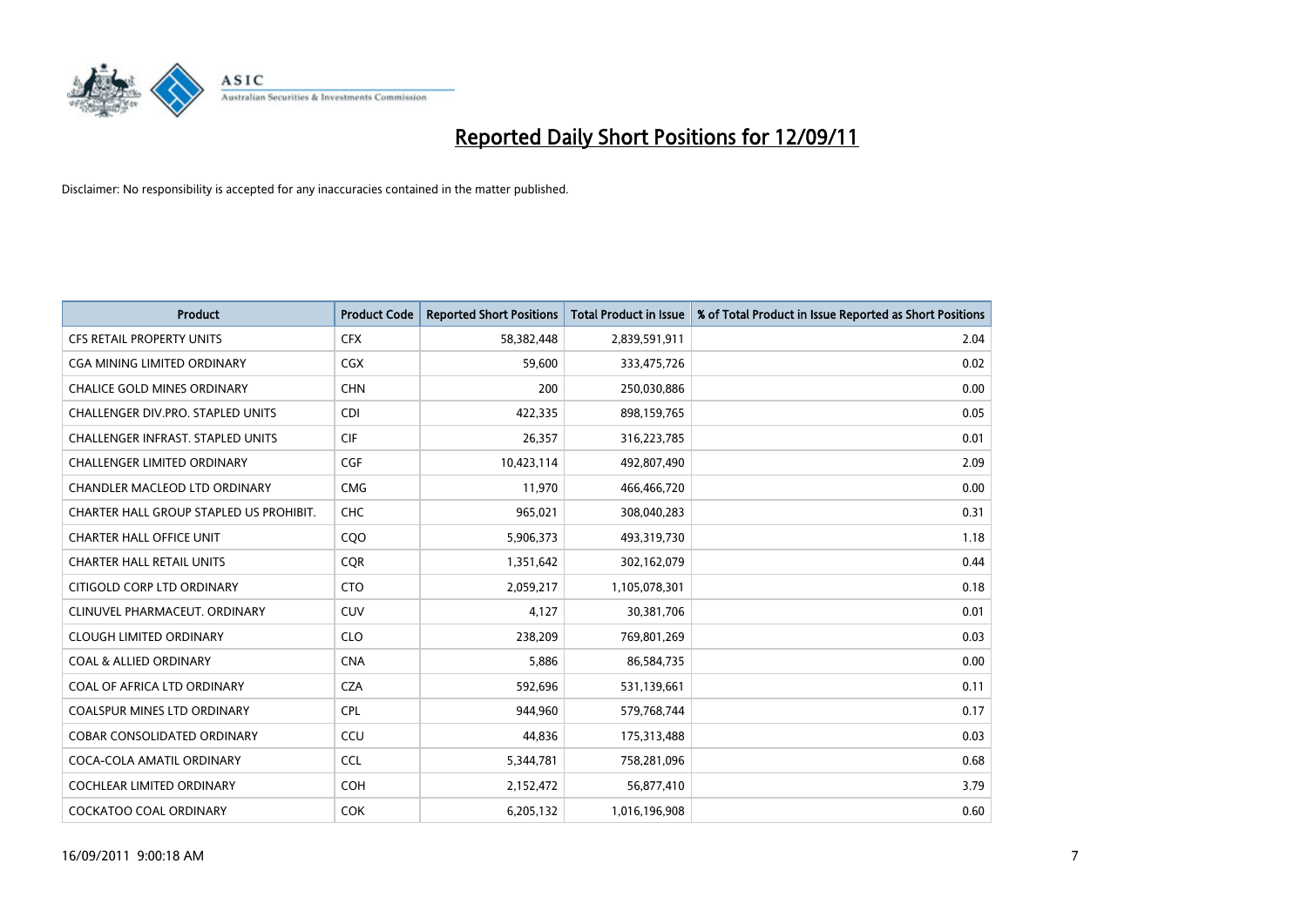

| <b>Product</b>                          | <b>Product Code</b> | <b>Reported Short Positions</b> | <b>Total Product in Issue</b> | % of Total Product in Issue Reported as Short Positions |
|-----------------------------------------|---------------------|---------------------------------|-------------------------------|---------------------------------------------------------|
| COFFEY INTERNATIONAL ORDINARY           | <b>COF</b>          | 39,254                          | 134,066,081                   | 0.03                                                    |
| <b>COKAL LTD ORDINARY</b>               | <b>CKA</b>          | 748,117                         | 130,100,735                   | 0.57                                                    |
| COMMONWEALTH BANK, ORDINARY             | <b>CBA</b>          | 31,250,591                      | 1,558,713,344                 | 1.97                                                    |
| COMMONWEALTH PROP ORDINARY UNITS        | <b>CPA</b>          | 33,086,841                      | 2,458,123,552                 | 1.32                                                    |
| <b>COMPASS RESOURCES ORDINARY</b>       | <b>CMR</b>          | 160,952                         | 147,402,920                   | 0.11                                                    |
| <b>COMPUTERSHARE LTD ORDINARY</b>       | <b>CPU</b>          | 5,798,235                       | 555,664,059                   | 1.02                                                    |
| <b>CONNECTEAST GROUP STAPLED</b>        | <b>CEU</b>          | 12,101,862                      | 3,940,145,951                 | 0.29                                                    |
| CONQUEST MINING ORDINARY                | <b>COT</b>          | 260,146                         | 583,241,478                   | 0.03                                                    |
| CONSOLIDATED MEDIA, ORDINARY            | <b>CMI</b>          | 1,328,231                       | 561,834,996                   | 0.24                                                    |
| <b>CONTANGO MICROCAP ORDINARY</b>       | <b>CTN</b>          | 7,500                           | 146,423,793                   | 0.01                                                    |
| <b>COOPER ENERGY LTD ORDINARY</b>       | COE                 | 89,539                          | 292,576,001                   | 0.03                                                    |
| <b>COPPER STRIKE LTD ORDINARY</b>       | <b>CSE</b>          | 714                             | 129,455,571                   | 0.00                                                    |
| <b>CORDLIFE LIMITED ORDINARY</b>        | CBB                 |                                 | 150,887,354                   | 0.00                                                    |
| <b>COUNT FINANCIAL ORDINARY</b>         | COU                 | 428,819                         | 262,282,684                   | 0.16                                                    |
| <b>CREDIT CORP GROUP ORDINARY</b>       | CCP                 | 2,100                           | 45,210,752                    | 0.00                                                    |
| <b>CROMWELL PROP STAPLED SECURITIES</b> | <b>CMW</b>          | 85,870                          | 966,845,859                   | 0.01                                                    |
| <b>CROWN LIMITED ORDINARY</b>           | <b>CWN</b>          | 1,525,431                       | 754,131,800                   | 0.19                                                    |
| <b>CSG LIMITED ORDINARY</b>             | CSV                 | 854,347                         | 282,567,499                   | 0.31                                                    |
| <b>CSL LIMITED ORDINARY</b>             | <b>CSL</b>          | 7,215,780                       | 527,976,541                   | 1.35                                                    |
| <b>CSR LIMITED ORDINARY</b>             | <b>CSR</b>          | 23,329,447                      | 506,000,315                   | 4.59                                                    |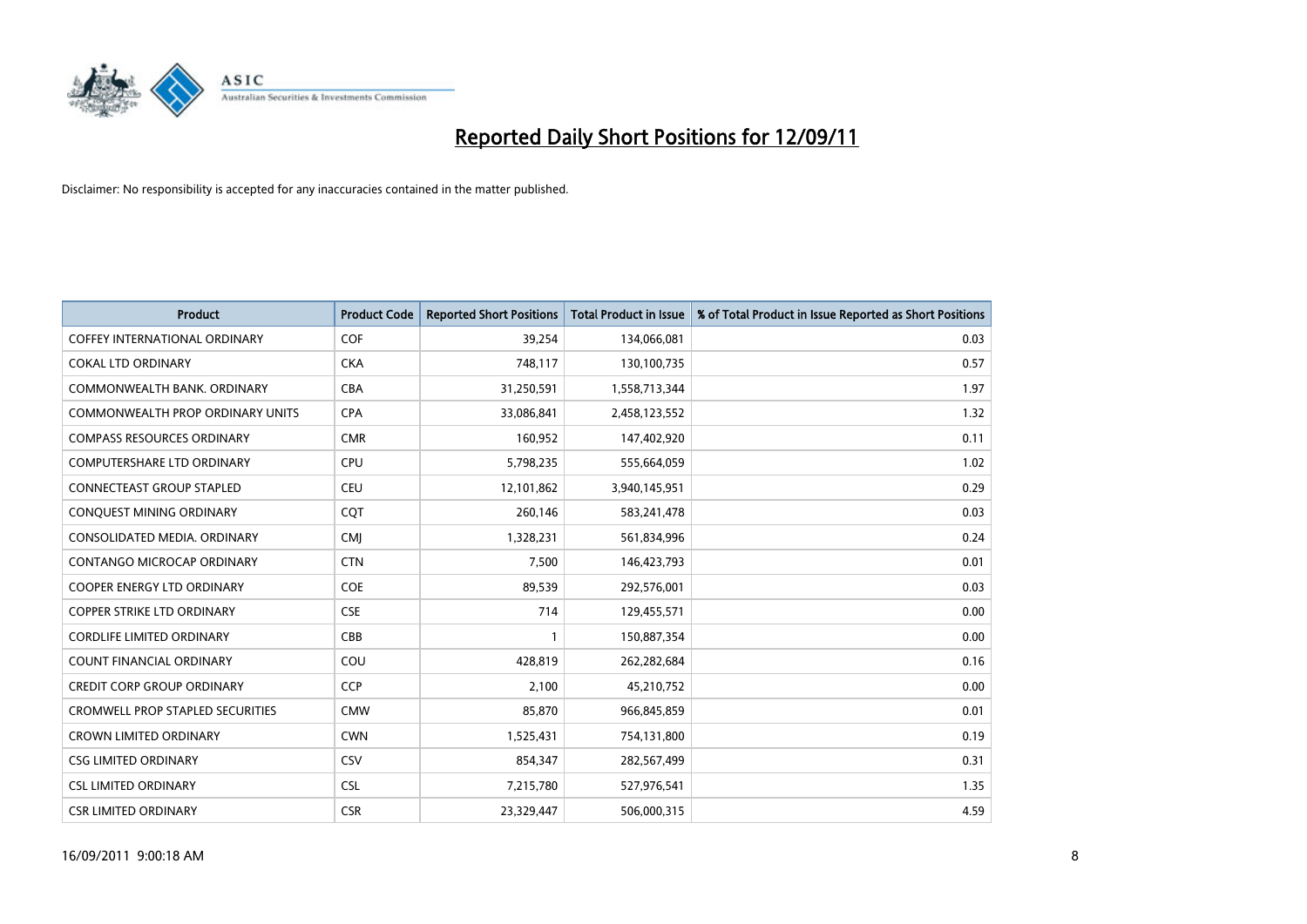

| <b>Product</b>                      | <b>Product Code</b> | <b>Reported Short Positions</b> | <b>Total Product in Issue</b> | % of Total Product in Issue Reported as Short Positions |
|-------------------------------------|---------------------|---------------------------------|-------------------------------|---------------------------------------------------------|
| <b>CUDECO LIMITED ORDINARY</b>      | CDU                 | 1,838,708                       | 138,649,865                   | 1.31                                                    |
| <b>CUE ENERGY RESOURCE ORDINARY</b> | <b>CUE</b>          | 79,007                          | 695,153,053                   | 0.01                                                    |
| <b>CUSTOMERS LIMITED ORDINARY</b>   | <b>CUS</b>          | 230,596                         | 134,869,357                   | 0.17                                                    |
| DART ENERGY LTD ORDINARY            | <b>DTE</b>          | 5,786,069                       | 720,875,002                   | 0.79                                                    |
| DAVID JONES LIMITED ORDINARY        | <b>DIS</b>          | 49,827,804                      | 520,751,395                   | 9.57                                                    |
| DECMIL GROUP LIMITED ORDINARY       | <b>DCG</b>          | 90,566                          | 124,269,568                   | 0.07                                                    |
| DEEP YELLOW LIMITED ORDINARY        | <b>DYL</b>          | 112,010                         | 1,128,506,403                 | 0.01                                                    |
| DEVINE LIMITED ORDINARY             | <b>DVN</b>          | 1,000                           | 634,918,223                   | 0.00                                                    |
| DEXUS PROPERTY GROUP STAPLED UNITS  | <b>DXS</b>          | 6,137,826                       | 4,839,024,176                 | 0.11                                                    |
| DISCOVERY METALS LTD ORDINARY       | <b>DML</b>          | 5,905,373                       | 439,128,231                   | 1.33                                                    |
| DOMINO PIZZA ENTERPR ORDINARY       | <b>DMP</b>          | 241,558                         | 69,024,674                    | 0.35                                                    |
| DOWNER EDI LIMITED ORDINARY         | <b>DOW</b>          | 6,966,609                       | 429,100,296                   | 1.60                                                    |
| DUET GROUP STAPLED US PROHIBIT.     | <b>DUE</b>          | 3,966,967                       | 1,091,628,341                 | 0.36                                                    |
| DULUXGROUP LIMITED ORDINARY         | <b>DLX</b>          | 11,079,098                      | 367,456,259                   | 2.99                                                    |
| <b>EASTERN STAR GAS ORDINARY</b>    | ESG                 | 30,436,558                      | 992,317,041                   | 3.06                                                    |
| ECHO ENTERTAINMENT ORDINARY         | <b>EGP</b>          | 1,003,414                       | 688,019,737                   | 0.14                                                    |
| ELDERS LIMITED ORDINARY             | <b>ELD</b>          | 17,688,249                      | 448,598,480                   | 3.93                                                    |
| ELDORADO GOLD CORP CDI 1:1          | EAU                 | 14,837                          | 11,658,431                    | 0.13                                                    |
| ELEMENTAL MINERALS ORDINARY         | <b>ELM</b>          | 792                             | 222,226,108                   | 0.00                                                    |
| ELEMENTOS LIMITED ORDINARY          | <b>ELT</b>          | 16                              | 77,068,979                    | 0.00                                                    |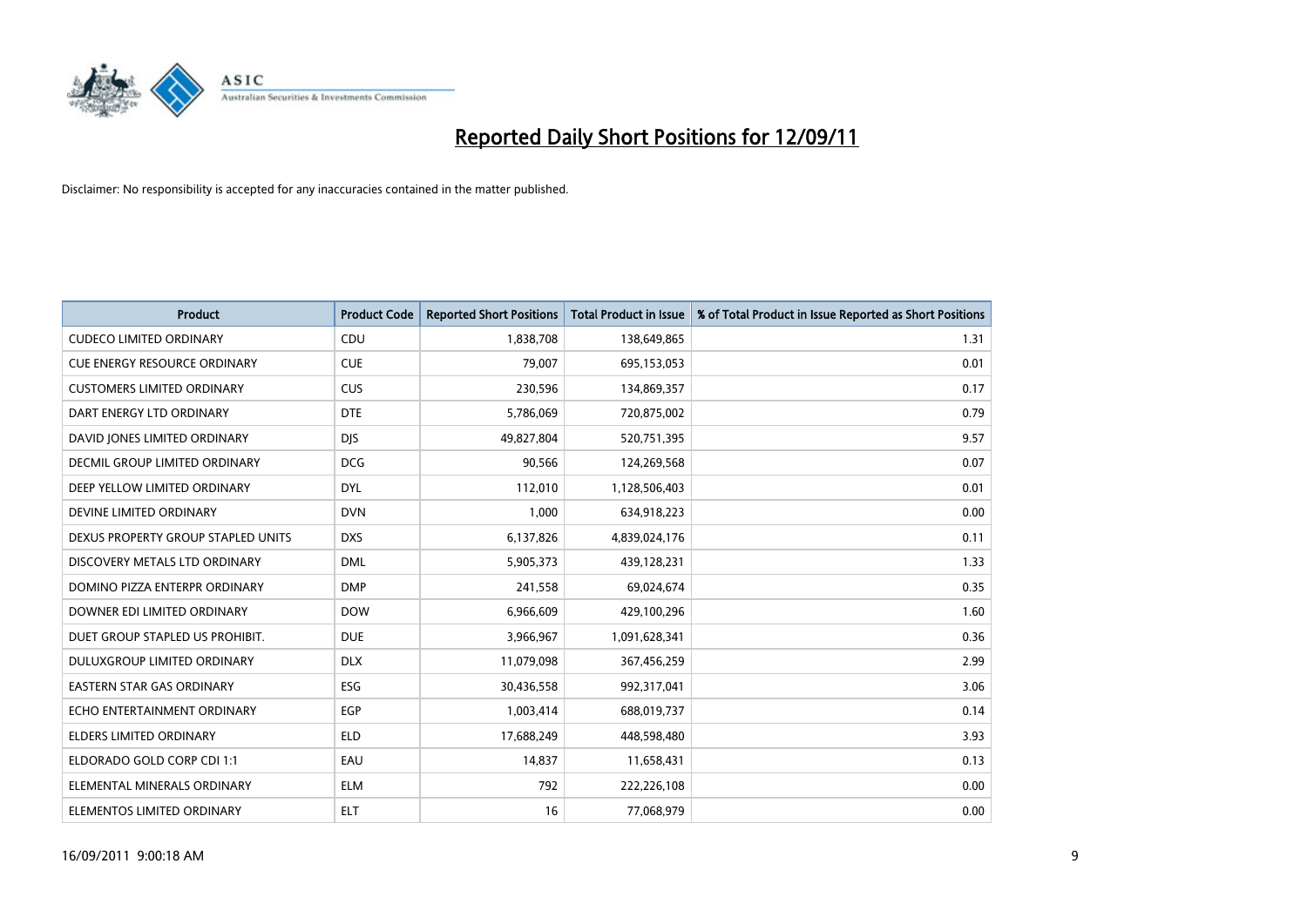

| <b>Product</b>                        | <b>Product Code</b> | <b>Reported Short Positions</b> | <b>Total Product in Issue</b> | % of Total Product in Issue Reported as Short Positions |
|---------------------------------------|---------------------|---------------------------------|-------------------------------|---------------------------------------------------------|
| ELIXIR PETROLEUM LTD ORDINARY         | <b>EXR</b>          | 324,400                         | 188,988,472                   | 0.17                                                    |
| <b>EMECO HOLDINGS ORDINARY</b>        | <b>EHL</b>          | 672,157                         | 631,237,586                   | 0.10                                                    |
| <b>ENERGY RESOURCES ORDINARY 'A'</b>  | <b>ERA</b>          | 5,287,435                       | 190,737,934                   | 2.76                                                    |
| <b>ENERGY WORLD CORPOR, ORDINARY</b>  | <b>EWC</b>          | 22,064,742                      | 1,734,166,672                 | 1.27                                                    |
| <b>ENTEK ENERGY LTD ORDINARY</b>      | ETE                 | 489,903                         | 510,657,387                   | 0.10                                                    |
| <b>ENTELLECT LIMITED ORDINARY</b>     | <b>ESN</b>          | 464,050                         | 985,337,932                   | 0.05                                                    |
| <b>ENVESTRA LIMITED ORDINARY</b>      | <b>ENV</b>          | 1,903,531                       | 1,468,560,201                 | 0.13                                                    |
| EQUATORIAL RES LTD ORDINARY           | <b>EQX</b>          | 6,081                           | 113,048,553                   | 0.01                                                    |
| <b>EXTRACT RESOURCES ORDINARY</b>     | <b>EXT</b>          | 608,215                         | 251,159,163                   | 0.22                                                    |
| FAIRFAX MEDIA LTD ORDINARY            | <b>FXI</b>          | 310,461,103                     | 2,351,955,725                 | 13.19                                                   |
| <b>FAR LTD ORDINARY</b>               | <b>FAR</b>          | 21,000,000                      | 1,245,401,164                 | 1.69                                                    |
| FERRAUS LIMITED ORDINARY              | <b>FRS</b>          | 340                             | 408,884,504                   | 0.00                                                    |
| FISHER & PAYKEL APP. ORDINARY         | <b>FPA</b>          | 18,298                          | 724,235,162                   | 0.00                                                    |
| FKP PROPERTY GROUP STAPLED SECURITIES | <b>FKP</b>          | 28,394,579                      | 1,185,077,223                 | 2.37                                                    |
| FLEETWOOD CORP ORDINARY               | <b>FWD</b>          | 306,815                         | 58,122,158                    | 0.53                                                    |
| FLETCHER BUILDING ORDINARY            | <b>FBU</b>          | 8,082,057                       | 678,573,570                   | 1.20                                                    |
| <b>FLEXIGROUP LIMITED ORDINARY</b>    | <b>FXL</b>          | 51,790                          | 276,292,173                   | 0.01                                                    |
| <b>FLIGHT CENTRE ORDINARY</b>         | <b>FLT</b>          | 4,761,989                       | 99,967,920                    | 4.74                                                    |
| FLINDERS MINES LTD ORDINARY           | <b>FMS</b>          | 21,135,208                      | 1,820,839,571                 | 1.15                                                    |
| FOCUS MINERALS LTD ORDINARY           | <b>FML</b>          | 2,001,640                       | 4,238,697,663                 | 0.05                                                    |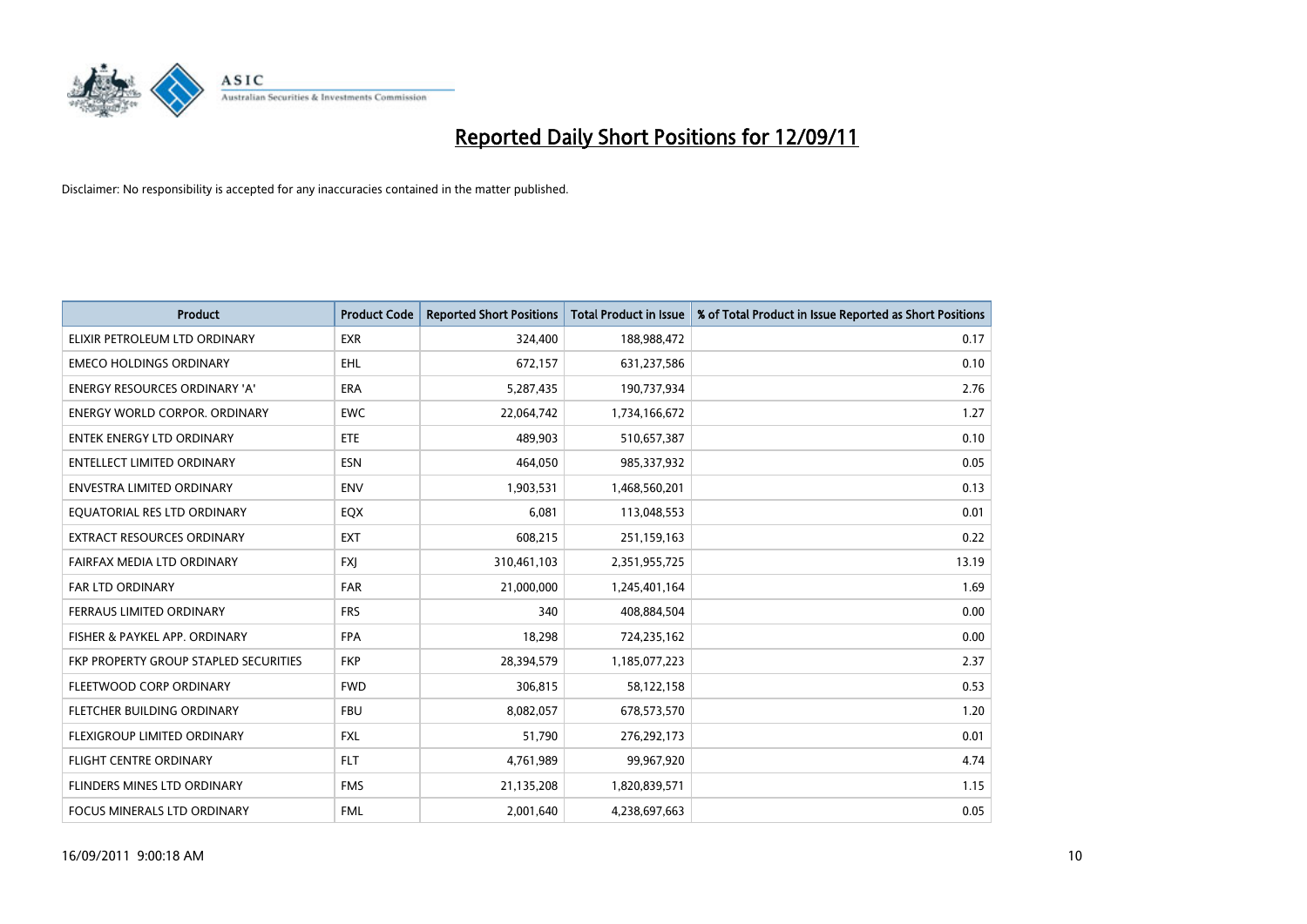

| <b>Product</b>                            | <b>Product Code</b> | <b>Reported Short Positions</b> | <b>Total Product in Issue</b> | % of Total Product in Issue Reported as Short Positions |
|-------------------------------------------|---------------------|---------------------------------|-------------------------------|---------------------------------------------------------|
| <b>FORGE GROUP LIMITED ORDINARY</b>       | FGE                 | 120,373                         | 82,924,014                    | 0.14                                                    |
| FORTE ENERGY NL ORDINARY                  | <b>FTE</b>          | 2,658,986                       | 695,589,311                   | 0.38                                                    |
| FORTESCUE METALS GRP ORDINARY             | <b>FMG</b>          | 52,828,485                      | 3,113,648,659                 | 1.65                                                    |
| <b>FOSTER'S GROUP ORDINARY</b>            | FGL                 | 10,567,091                      | 1,940,894,542                 | 0.53                                                    |
| FTD CORPORATION ORDINARY                  | <b>FTD</b>          | 8,088                           | 36,474,593                    | 0.02                                                    |
| <b>FUNTASTIC LIMITED ORDINARY</b>         | <b>FUN</b>          | 322,528                         | 340,997,682                   | 0.09                                                    |
| <b>G.U.D. HOLDINGS ORDINARY</b>           | GUD                 | 282,557                         | 69,089,611                    | 0.40                                                    |
| <b>GALAXY RESOURCES ORDINARY</b>          | <b>GXY</b>          | 2,371,951                       | 323,327,000                   | 0.73                                                    |
| <b>GEODYNAMICS LIMITED ORDINARY</b>       | GDY                 | 127,382                         | 337,084,174                   | 0.04                                                    |
| <b>GINDALBIE METALS LTD ORDINARY</b>      | GBG                 | 32,819,220                      | 1,135,565,349                 | 2.88                                                    |
| <b>GLOBAL MINING ORDINARY</b>             | <b>GMI</b>          | 8,951                           | 191,820,968                   | 0.00                                                    |
| <b>GLOUCESTER COAL ORDINARY</b>           | GCL                 | 952,617                         | 202,905,967                   | 0.46                                                    |
| <b>GME RESOURCES LTD ORDINARY</b>         | <b>GME</b>          | 800                             | 322,635,902                   | 0.00                                                    |
| <b>GOLD ONE INT LTD ORDINARY</b>          | GDO                 | 28,000                          | 809,003,092                   | 0.00                                                    |
| <b>GOLD ROAD RES LTD ORDINARY</b>         | GOR                 | 33,416                          | 317,087,535                   | 0.01                                                    |
| <b>GOLDEN WEST RESOURCE ORDINARY</b>      | <b>GWR</b>          | 1,617                           | 192,082,567                   | 0.00                                                    |
| <b>GOODMAN FIELDER, ORDINARY</b>          | <b>GFF</b>          | 47,090,985                      | 1,380,386,438                 | 3.39                                                    |
| <b>GOODMAN GROUP STAPLED US PROHIBIT.</b> | <b>GMG</b>          | 30,417,712                      | 7,394,607,411                 | 0.39                                                    |
| <b>GPT GROUP STAPLED SEC.</b>             | <b>GPT</b>          | 14,911,257                      | 1,840,768,576                 | 0.79                                                    |
| <b>GRAINCORP LIMITED A CLASS ORDINARY</b> | <b>GNC</b>          | 1.098.691                       | 198,318,900                   | 0.54                                                    |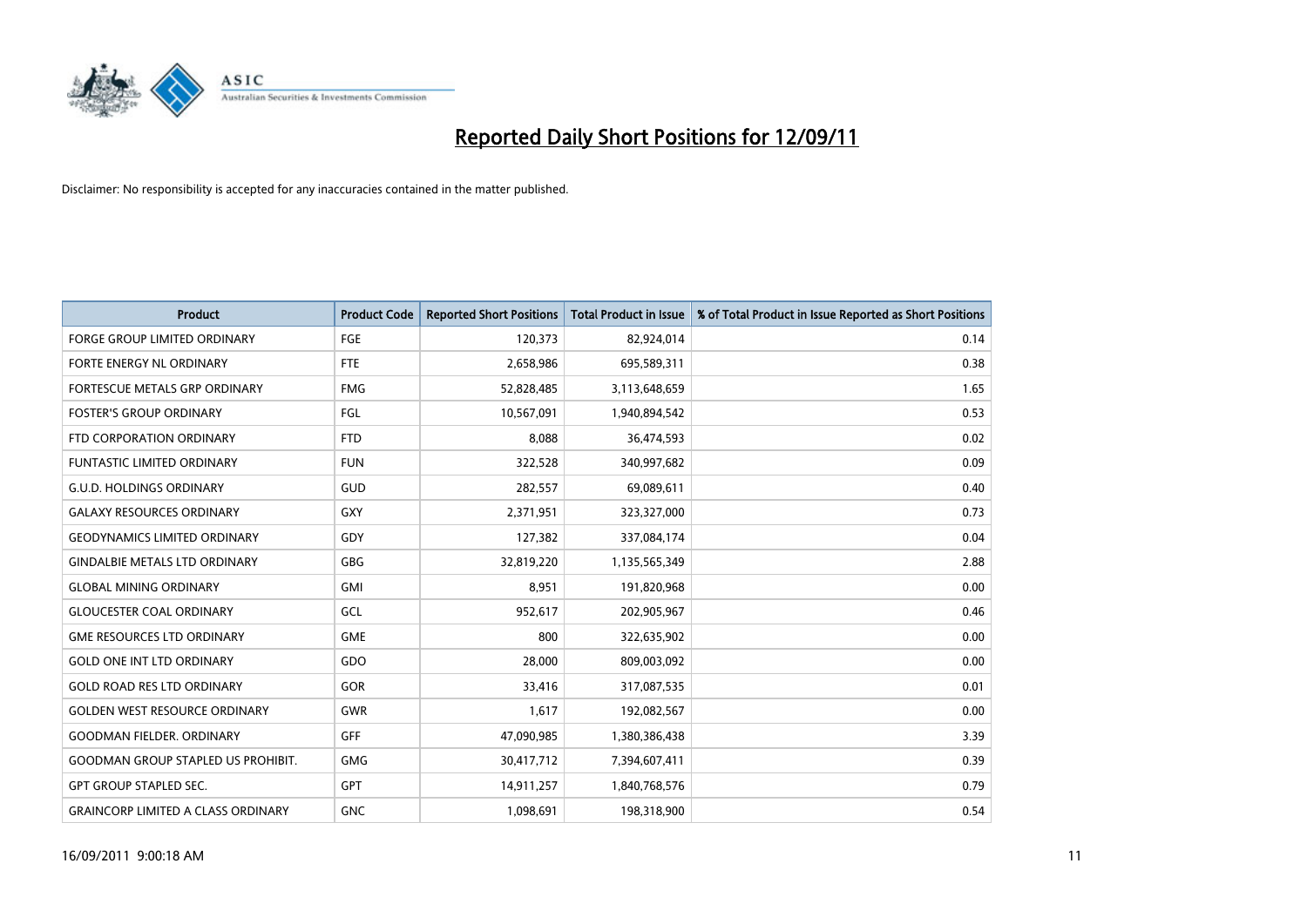

| <b>Product</b>                        | <b>Product Code</b> | <b>Reported Short Positions</b> | <b>Total Product in Issue</b> | % of Total Product in Issue Reported as Short Positions |
|---------------------------------------|---------------------|---------------------------------|-------------------------------|---------------------------------------------------------|
| <b>GRANGE RESOURCES, ORDINARY</b>     | <b>GRR</b>          | 421,394                         | 1,153,937,134                 | 0.04                                                    |
| <b>GREENCAP LIMITED ORDINARY</b>      | GCG                 |                                 | 262,515,385                   | 0.00                                                    |
| <b>GREENLAND MIN EN LTD ORDINARY</b>  | GGG                 | 2,212,152                       | 410,407,582                   | 0.53                                                    |
| <b>GRYPHON MINERALS LTD ORDINARY</b>  | GRY                 | 1,912,361                       | 299,922,058                   | 0.62                                                    |
| <b>GUILDFORD COAL LTD ORDINARY</b>    | <b>GUF</b>          | 2,509,420                       | 217,469,617                   | 1.15                                                    |
| <b>GUINNESS PEAT GROUP. CDI 1:1</b>   | <b>GPG</b>          | 54                              | 263,854,286                   | 0.00                                                    |
| <b>GUNNS LIMITED ORDINARY</b>         | <b>GNS</b>          | 70,022,605                      | 848,401,559                   | 8.25                                                    |
| <b>GWA GROUP LTD ORDINARY</b>         | <b>GWA</b>          | 8,699,460                       | 301,525,014                   | 2.88                                                    |
| HARVEY NORMAN ORDINARY                | <b>HVN</b>          | 57,122,775                      | 1,062,316,784                 | 5.39                                                    |
| HASTIE GROUP LIMITED ORDINARY         | <b>HST</b>          | 2,589,123                       | 1,367,511,426                 | 0.19                                                    |
| HASTINGS DIVERSIFIED STAPLED SECURITY | <b>HDF</b>          | 2,982,854                       | 530,001,072                   | 0.54                                                    |
| <b>HEARTWARE INT INC CDI 35:1</b>     | <b>HIN</b>          | 272,008                         | 48,598,550                    | 0.56                                                    |
| <b>HENDERSON GROUP CDI 1:1</b>        | <b>HGG</b>          | 9,243,157                       | 634,945,708                   | 1.47                                                    |
| HFA HOLDINGS LIMITED ORDINARY         | <b>HFA</b>          | 447,023                         | 117,332,831                   | 0.37                                                    |
| <b>HIGHLANDS PACIFIC ORDINARY</b>     | <b>HIG</b>          | 2,709,606                       | 686,082,148                   | 0.39                                                    |
| HILLGROVE RES LTD ORDINARY            | <b>HGO</b>          | 1,272,722                       | 793,698,575                   | 0.16                                                    |
| HILLS HOLDINGS LTD ORDINARY           | <b>HIL</b>          | 6,726,935                       | 249,139,016                   | 2.72                                                    |
| HORIZON OIL LIMITED ORDINARY          | <b>HZN</b>          | 13,709,087                      | 1,130,811,515                 | 1.20                                                    |
| HUNNU COAL LIMITED ORDINARY           | <b>HUN</b>          | 45,447                          | 216,565,002                   | 0.02                                                    |
| <b>ICON ENERGY LIMITED ORDINARY</b>   | <b>ICN</b>          | 67,000                          | 469,301,394                   | 0.01                                                    |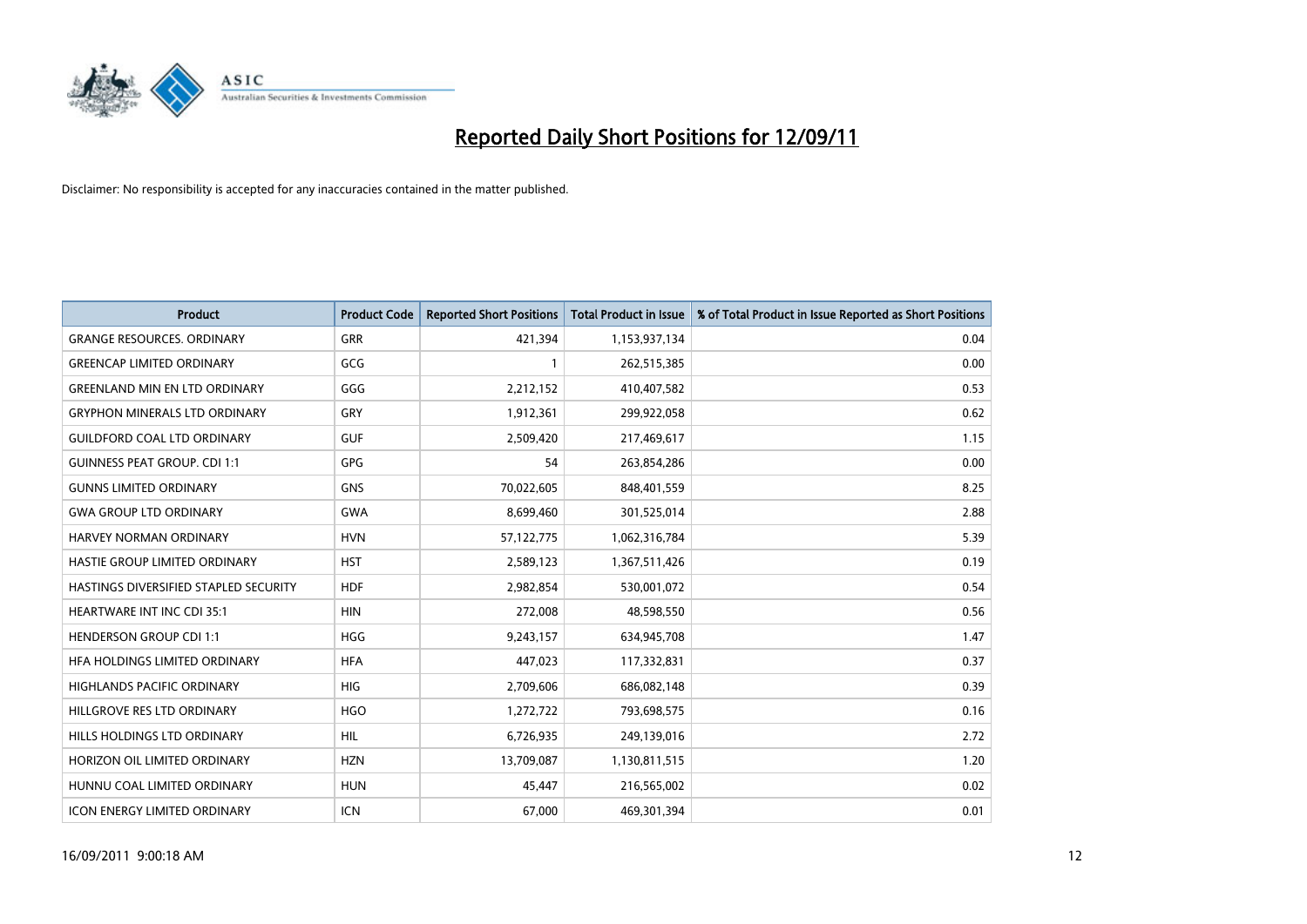

| <b>Product</b>                           | <b>Product Code</b> | <b>Reported Short Positions</b> | <b>Total Product in Issue</b> | % of Total Product in Issue Reported as Short Positions |
|------------------------------------------|---------------------|---------------------------------|-------------------------------|---------------------------------------------------------|
| <b>IINET LIMITED ORDINARY</b>            | <b>IIN</b>          | 1,320,687                       | 152,169,119                   | 0.87                                                    |
| ILUKA RESOURCES ORDINARY                 | ILU                 | 8,972,577                       | 418,700,517                   | 2.13                                                    |
| <b>IMDEX LIMITED ORDINARY</b>            | <b>IMD</b>          | 26,195                          | 203,405,935                   | 0.01                                                    |
| IMF (AUSTRALIA) LTD ORDINARY             | <b>IMF</b>          | 329,821                         | 123,828,193                   | 0.26                                                    |
| <b>IMX RESOURCES LTD ORDINARY</b>        | <b>IXR</b>          | 20,000                          | 262,612,803                   | 0.01                                                    |
| <b>INCITEC PIVOT ORDINARY</b>            | IPL                 | 1,886,355                       | 1,628,730,107                 | 0.10                                                    |
| <b>INDEPENDENCE GROUP ORDINARY</b>       | <b>IGO</b>          | 1,819,585                       | 202,907,135                   | 0.89                                                    |
| INDOPHIL RESOURCES ORDINARY              | <b>IRN</b>          | 1,164,542                       | 995,437,860                   | 0.11                                                    |
| INDUSTREA LIMITED ORDINARY               | IDL                 | 1,498,905                       | 364,733,566                   | 0.41                                                    |
| <b>INFIGEN ENERGY STAPLED SECURITIES</b> | <b>IFN</b>          | 14,582,996                      | 762,265,972                   | 1.92                                                    |
| ING RE COM GROUP STAPLED SECURITIES      | ILF.                | 9,075                           | 441,029,194                   | 0.00                                                    |
| <b>INSURANCE AUSTRALIA ORDINARY</b>      | IAG                 | 11,266,387                      | 2,079,034,021                 | 0.54                                                    |
| INT GOLDFIELDS LTD ORDINARY              | <b>IGS</b>          | 9,042,682                       | 571,520,386                   | 1.58                                                    |
| <b>INTEGRA MINING LTD, ORDINARY</b>      | <b>IGR</b>          | 5,958,968                       | 843,493,881                   | 0.68                                                    |
| <b>INTREPID MINES ORDINARY</b>           | <b>IAU</b>          | 1,965,207                       | 522,312,291                   | 0.38                                                    |
| INVESTA OFFICE FUND STAPLED SECURITIES   | <b>IOF</b>          | 9,834,157                       | 2,729,071,212                 | 0.34                                                    |
| <b>INVOCARE LIMITED ORDINARY</b>         | IVC                 | 1,132,803                       | 107,912,897                   | 1.05                                                    |
| ION LIMITED ORDINARY                     | <b>ION</b>          | 164,453                         | 256,365,105                   | 0.06                                                    |
| <b>IOOF HOLDINGS LTD ORDINARY</b>        | IFL.                | 804,737                         | 229,794,395                   | 0.34                                                    |
| <b>IRESS MARKET TECH. ORDINARY</b>       | <b>IRE</b>          | 1,766,813                       | 127,036,010                   | 1.37                                                    |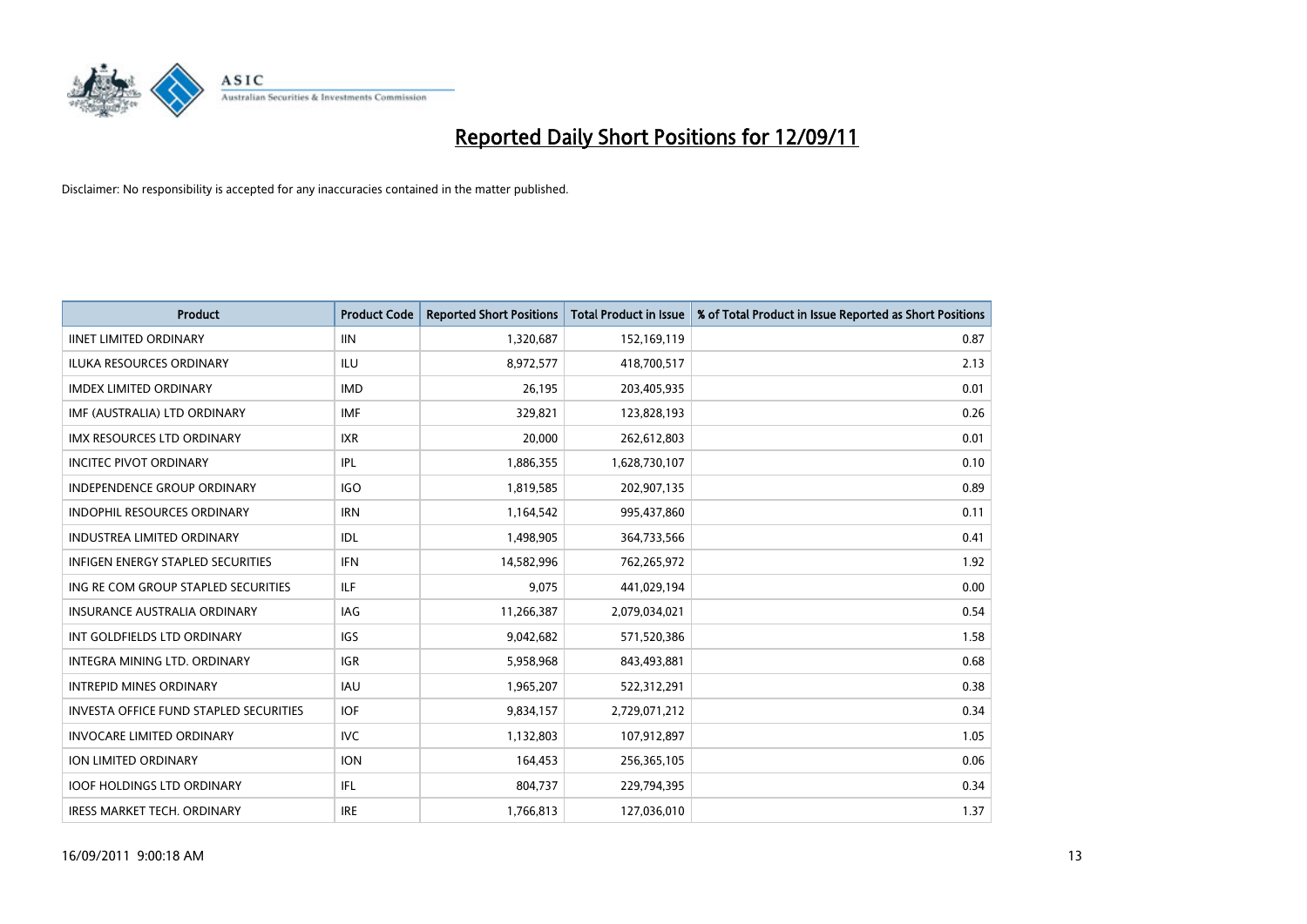

| <b>Product</b>                                  | <b>Product Code</b> | <b>Reported Short Positions</b> | <b>Total Product in Issue</b> | % of Total Product in Issue Reported as Short Positions |
|-------------------------------------------------|---------------------|---------------------------------|-------------------------------|---------------------------------------------------------|
| <b>IRON ORE HOLDINGS ORDINARY</b>               | <b>IOH</b>          | 38,516                          | 166,087,005                   | 0.02                                                    |
| ISHARES MSCI AUS 200 ISHARES MSCI AUS 200       | <b>IOZ</b>          | 73,930                          | 2,400,836                     | 3.08                                                    |
| <b>ISHARES MSCI EM MKTS CDI 1:1</b>             | IEM                 | 18,083                          | 425,700,000                   | 0.00                                                    |
| ISHARES S&P HIGH DIV ISHARES S&P HIGH DIV       | <b>IHD</b>          | 74,823                          | 2,300,931                     | 3.25                                                    |
| ISHARES SMALL ORDS ISHARES SMALL ORDS           | <b>ISO</b>          | 274,386                         | 3,901,916                     | 7.03                                                    |
| <b>IVANHOE AUSTRALIA ORDINARY</b>               | <b>IVA</b>          | 326,739                         | 419,854,553                   | 0.07                                                    |
| <b>JAMES HARDIE INDUST CHESS DEPOSITARY INT</b> | <b>IHX</b>          | 27,845,749                      | 437,311,611                   | 6.37                                                    |
| <b>JAMESON RESOURCES ORDINARY</b>               | <b>JAL</b>          | 1,600,000                       | 95,828,865                    | 1.67                                                    |
| JB HI-FI LIMITED ORDINARY                       | <b>IBH</b>          | 20,582,476                      | 98,756,791                    | 20.84                                                   |
| <b>JUPITER MINES ORDINARY</b>                   | <b>IMS</b>          | 34,758                          | 1,561,235,037                 | 0.00                                                    |
| KAGARA LTD ORDINARY                             | <b>KZL</b>          | 11,935,102                      | 718,068,836                   | 1.66                                                    |
| KANGAROO RES LTD ORDINARY                       | <b>KRL</b>          | 600.000                         | 3,434,430,012                 | 0.02                                                    |
| KAROON GAS AUSTRALIA ORDINARY                   | <b>KAR</b>          | 2,113,430                       | 221,420,769                   | 0.95                                                    |
| KATHMANDU HOLD LTD ORDINARY                     | <b>KMD</b>          | 1,691,416                       | 200,000,000                   | 0.83                                                    |
| <b>KEYBRIDGE CAPITAL ORDINARY</b>               | <b>KBC</b>          | 5,999                           | 172,070,564                   | 0.00                                                    |
| KIMBERLEY METALS LTD ORDINARY                   | <b>KBL</b>          | 1,820                           | 164,752,978                   | 0.00                                                    |
| KINGSGATE CONSOLID. ORDINARY                    | <b>KCN</b>          | 3,145,698                       | 135,479,823                   | 2.31                                                    |
| KINGSROSE MINING LTD ORDINARY                   | <b>KRM</b>          | 124,206                         | 267,073,726                   | 0.04                                                    |
| LEIGHTON HOLDINGS ORDINARY                      | LEI                 | 9,989,845                       | 336,515,596                   | 2.97                                                    |
| LEND LEASE GROUP UNIT/ORD STAPLED               | LLC                 | 2.632.697                       | 570,915,669                   | 0.45                                                    |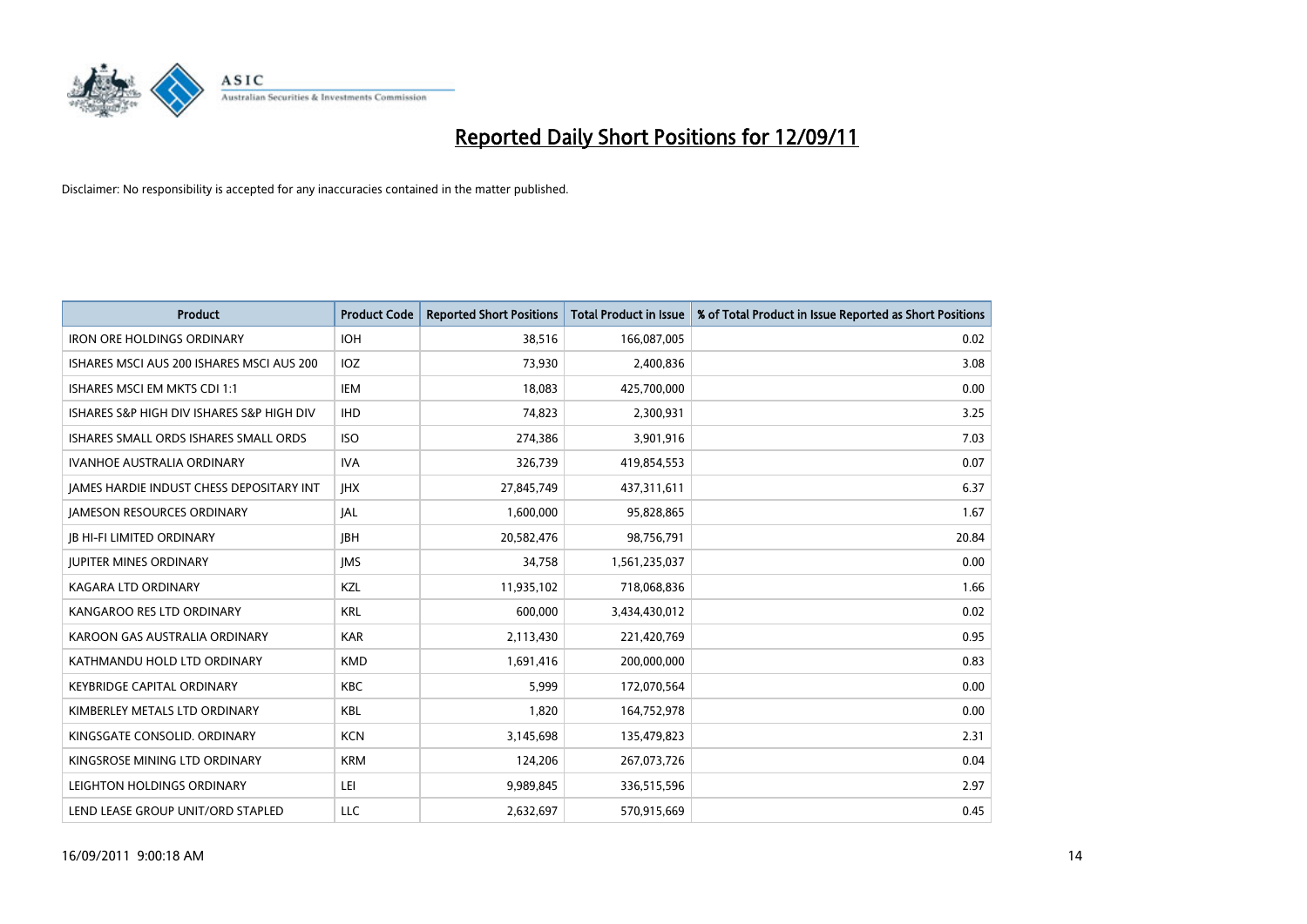

| <b>Product</b>                        | <b>Product Code</b> | <b>Reported Short Positions</b> | <b>Total Product in Issue</b> | % of Total Product in Issue Reported as Short Positions |
|---------------------------------------|---------------------|---------------------------------|-------------------------------|---------------------------------------------------------|
| LINC ENERGY LTD ORDINARY              | <b>LNC</b>          | 6,375,604                       | 503,418,900                   | 1.27                                                    |
| LIQUEFIED NATURAL ORDINARY            | <b>LNG</b>          | 377,671                         | 267,699,015                   | 0.14                                                    |
| LYNAS CORPORATION ORDINARY            | <b>LYC</b>          | 65,719,269                      | 1,713,846,913                 | 3.85                                                    |
| M2 TELECOMMUNICATION ORDINARY         | <b>MTU</b>          | 20,809                          | 123,731,285                   | 0.02                                                    |
| <b>MACA LIMITED ORDINARY</b>          | <b>MLD</b>          | 84,891                          | 150,000,000                   | 0.06                                                    |
| MACARTHUR COAL ORDINARY               | <b>MCC</b>          | 1,639,174                       | 302,092,343                   | 0.54                                                    |
| MACMAHON HOLDINGS ORDINARY            | <b>MAH</b>          | 5,226,588                       | 738,631,705                   | 0.70                                                    |
| MACO ATLAS ROADS GRP ORDINARY STAPLED | <b>MOA</b>          | 9,639,528                       | 464,279,594                   | 2.06                                                    |
| MACQUARIE GROUP LTD ORDINARY          | <b>MOG</b>          | 5,632,576                       | 348,285,032                   | 1.58                                                    |
| MAP GROUP STAPLED US PROHIBIT.        | <b>MAP</b>          | 5,838,113                       | 1,861,210,782                 | 0.31                                                    |
| <b>MARENGO MINING ORDINARY</b>        | <b>MGO</b>          | 111,600                         | 1,002,399,863                 | 0.01                                                    |
| MATRIX C & E LTD ORDINARY             | <b>MCE</b>          | 297,987                         | 77,081,507                    | 0.40                                                    |
| MCMILLAN SHAKESPEARE ORDINARY         | <b>MMS</b>          | 12,333                          | 68,110,310                    | 0.01                                                    |
| <b>MCPHERSON'S LTD ORDINARY</b>       | <b>MCP</b>          | 305,226                         | 72,401,758                    | 0.44                                                    |
| MEDUSA MINING LTD ORDINARY            | <b>MML</b>          | 1,195,554                       | 188,233,911                   | 0.64                                                    |
| MELBOURNE IT LIMITED ORDINARY         | <b>MLB</b>          | 139,286                         | 80,662,621                    | 0.17                                                    |
| MEO AUSTRALIA LTD ORDINARY            | <b>MEO</b>          | 2,698,413                       | 539,913,260                   | 0.50                                                    |
| <b>MERMAID MARINE ORDINARY</b>        | <b>MRM</b>          | 1,608,156                       | 216,056,075                   | 0.74                                                    |
| MESOBLAST LIMITED ORDINARY            | <b>MSB</b>          | 4,761,114                       | 280,425,258                   | 1.69                                                    |
| METALS X LIMITED ORDINARY             | <b>MLX</b>          | 326,963                         | 1,358,424,065                 | 0.03                                                    |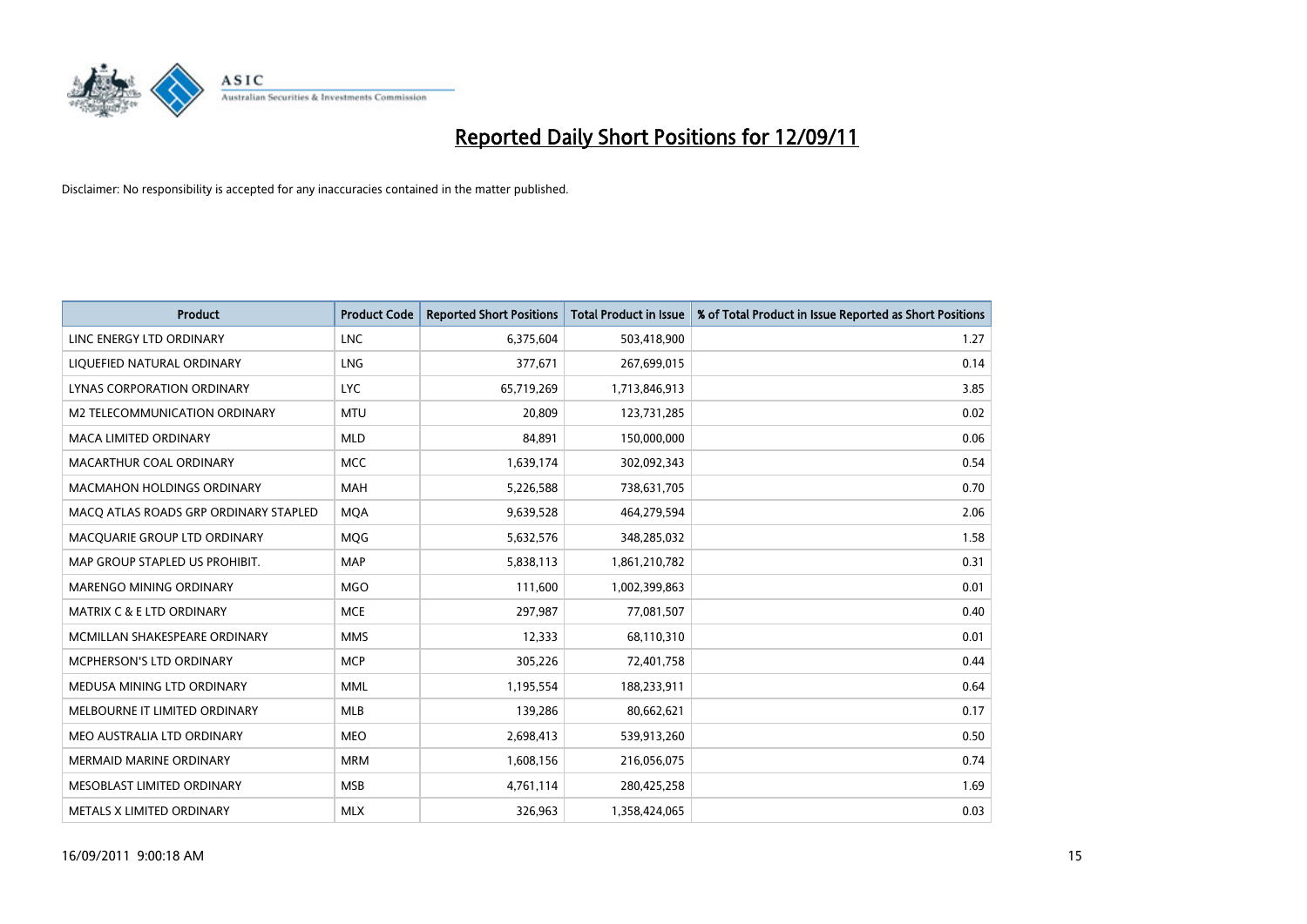

| <b>Product</b>                    | <b>Product Code</b> | <b>Reported Short Positions</b> | <b>Total Product in Issue</b> | % of Total Product in Issue Reported as Short Positions |
|-----------------------------------|---------------------|---------------------------------|-------------------------------|---------------------------------------------------------|
| METCASH LIMITED ORDINARY          | <b>MTS</b>          | 33,480,682                      | 769,165,596                   | 4.34                                                    |
| METGASCO LIMITED ORDINARY         | <b>MEL</b>          | 235,435                         | 334,821,745                   | 0.07                                                    |
| METMINCO LIMITED ORDINARY         | <b>MNC</b>          | 1,122,941                       | 1,462,616,146                 | 0.08                                                    |
| METROCOAL LIMITED ORDINARY        | <b>MTE</b>          | 361,555                         | 98,773,663                    | 0.37                                                    |
| MHM METALS LIMITED ORDINARY       | <b>MHM</b>          | 68,125                          | 102,252,570                   | 0.07                                                    |
| MICLYN EXP OFFSHR ORDINARY        | <b>MIO</b>          | 621,911                         | 274,618,684                   | 0.23                                                    |
| MINARA RESOURCES ORDINARY         | <b>MRE</b>          | 10,034,954                      | 1,169,424,487                 | 0.86                                                    |
| MINCOR RESOURCES NL ORDINARY      | <b>MCR</b>          | 1,805,296                       | 198,360,804                   | 0.90                                                    |
| MINEMAKERS LIMITED ORDINARY       | <b>MAK</b>          | 44,227                          | 227,003,950                   | 0.02                                                    |
| MINERAL DEPOSITS ORDINARY         | <b>MDL</b>          | 266,869                         | 83,538,786                    | 0.31                                                    |
| MINERAL RESOURCES. ORDINARY       | <b>MIN</b>          | 798,775                         | 183,778,017                   | 0.44                                                    |
| MIRABELA NICKEL LTD ORDINARY      | <b>MBN</b>          | 14,382,896                      | 491,781,237                   | 2.91                                                    |
| MIRVAC GROUP STAPLED SECURITIES   | <b>MGR</b>          | 38,561,503                      | 3,416,924,188                 | 1.12                                                    |
| MOLOPO ENERGY LTD ORDINARY        | <b>MPO</b>          | 1,668,363                       | 245,579,810                   | 0.67                                                    |
| MOLY MINES LIMITED ORDINARY       | <b>MOL</b>          | 604                             | 384,893,989                   | 0.00                                                    |
| MONADELPHOUS GROUP ORDINARY       | <b>MND</b>          | 616,611                         | 88,651,827                    | 0.68                                                    |
| MORTGAGE CHOICE LTD ORDINARY      | <b>MOC</b>          | 145,834                         | 119,948,255                   | 0.12                                                    |
| <b>MOUNT GIBSON IRON ORDINARY</b> | <b>MGX</b>          | 9,492,882                       | 1,082,570,693                 | 0.87                                                    |
| MULTIPLEX SITES SITES             | <b>MXUPA</b>        | 22                              | 4,500,000                     | 0.00                                                    |
| MURCHISON METALS LTD ORDINARY     | <b>MMX</b>          | 14,197,448                      | 437,354,555                   | 3.23                                                    |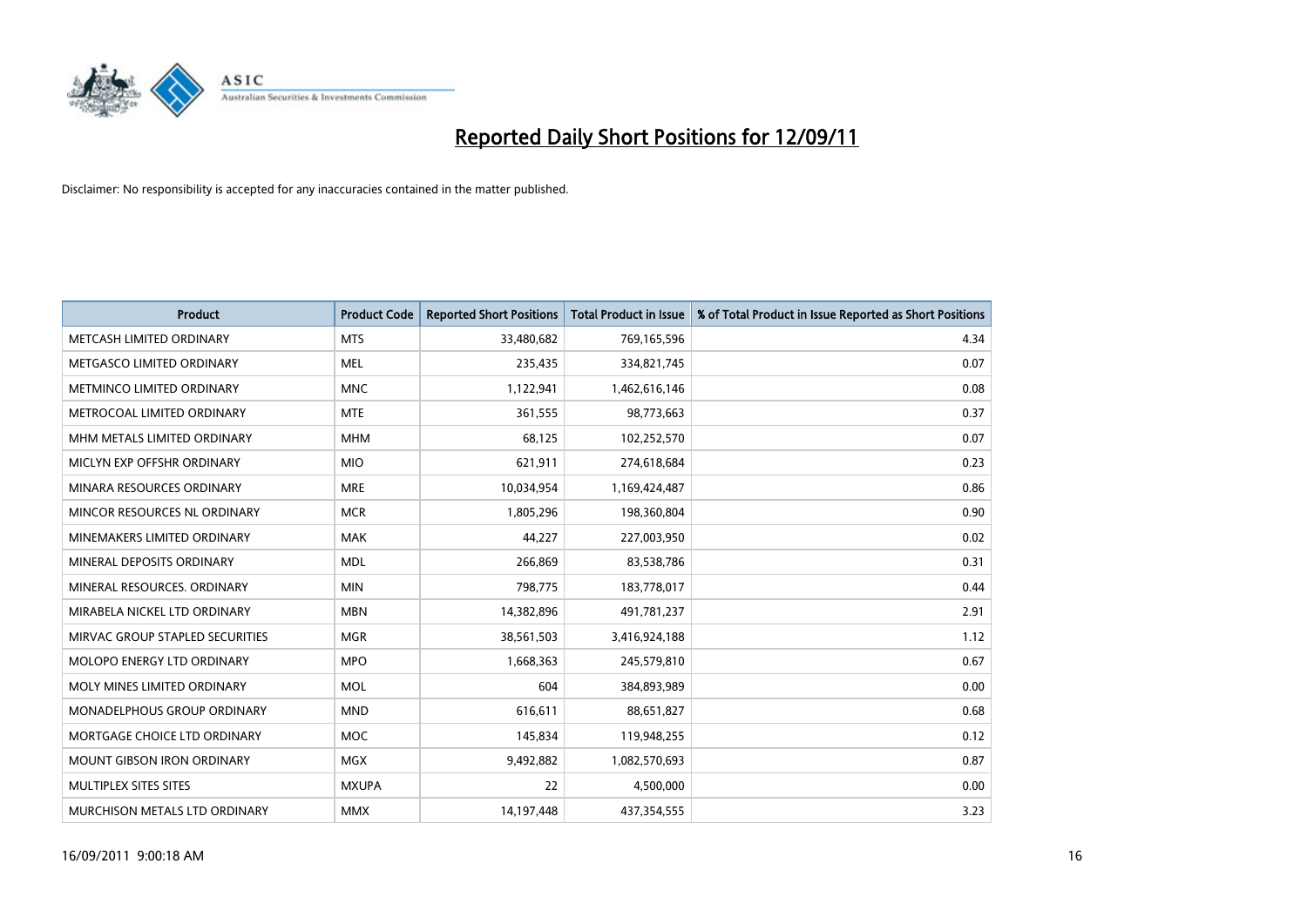

| <b>Product</b>                    | <b>Product Code</b> | <b>Reported Short Positions</b> | <b>Total Product in Issue</b> | % of Total Product in Issue Reported as Short Positions |
|-----------------------------------|---------------------|---------------------------------|-------------------------------|---------------------------------------------------------|
| <b>MYER HOLDINGS LTD ORDINARY</b> | <b>MYR</b>          | 52,276,393                      | 583,147,884                   | 8.96                                                    |
| MYSTATE LIMITED ORDINARY          | <b>MYS</b>          | 49.107                          | 67,463,454                    | 0.07                                                    |
| NANOSONICS LIMITED ORDINARY       | <b>NAN</b>          | 8,479                           | 230,490,585                   | 0.00                                                    |
| NATIONAL AUST, BANK ORDINARY      | <b>NAB</b>          | 19,280,178                      | 2,201,147,145                 | 0.86                                                    |
| NATURAL FUEL LIMITED ORDINARY     | <b>NFL</b>          |                                 | 1,121,912                     | 0.00                                                    |
| NAVITAS LIMITED ORDINARY          | <b>NVT</b>          | 3,079,842                       | 375,230,115                   | 0.81                                                    |
| NEPTUNE MARINE ORDINARY           | <b>NMS</b>          | 182,253                         | 1,748,545,632                 | 0.01                                                    |
| NEW HOPE CORPORATION ORDINARY     | <b>NHC</b>          | 184,806                         | 830,230,549                   | 0.01                                                    |
| NEWCREST MINING ORDINARY          | <b>NCM</b>          | 2,814,795                       | 765,000,000                   | 0.34                                                    |
| NEWS CORP A NON-VOTING CDI        | <b>NWSLV</b>        | 3,756,086                       | 1,826,624,532                 | 0.23                                                    |
| NEWS CORP B VOTING CDI            | <b>NWS</b>          | 4,759,060                       | 798,520,953                   | 0.58                                                    |
| NEXBIS LIMITED ORDINARY           | <b>NBS</b>          | 63,733                          | 798,356,704                   | 0.01                                                    |
| NEXUS ENERGY LIMITED ORDINARY     | <b>NXS</b>          | 3,557,529                       | 1,326,697,820                 | 0.26                                                    |
| NIB HOLDINGS LIMITED ORDINARY     | <b>NHF</b>          | 115,669                         | 466,733,110                   | 0.02                                                    |
| NICK SCALI LIMITED ORDINARY       | <b>NCK</b>          | 35,846                          | 81,000,000                    | 0.04                                                    |
| NIDO PETROLEUM ORDINARY           | <b>NDO</b>          | 3,279,165                       | 1,389,163,151                 | 0.23                                                    |
| NKWE PLATINUM 10C US COMMON       | <b>NKP</b>          | 20                              | 559,651,184                   | 0.00                                                    |
| NOBLE MINERAL RES ORDINARY        | <b>NMG</b>          | 1,382,946                       | 460,306,067                   | 0.31                                                    |
| NORTHERN IRON LTD ORDINARY        | <b>NFE</b>          | 1,005,900                       | 336,084,863                   | 0.30                                                    |
| NRW HOLDINGS LIMITED ORDINARY     | <b>NWH</b>          | 81,260                          | 278,888,011                   | 0.02                                                    |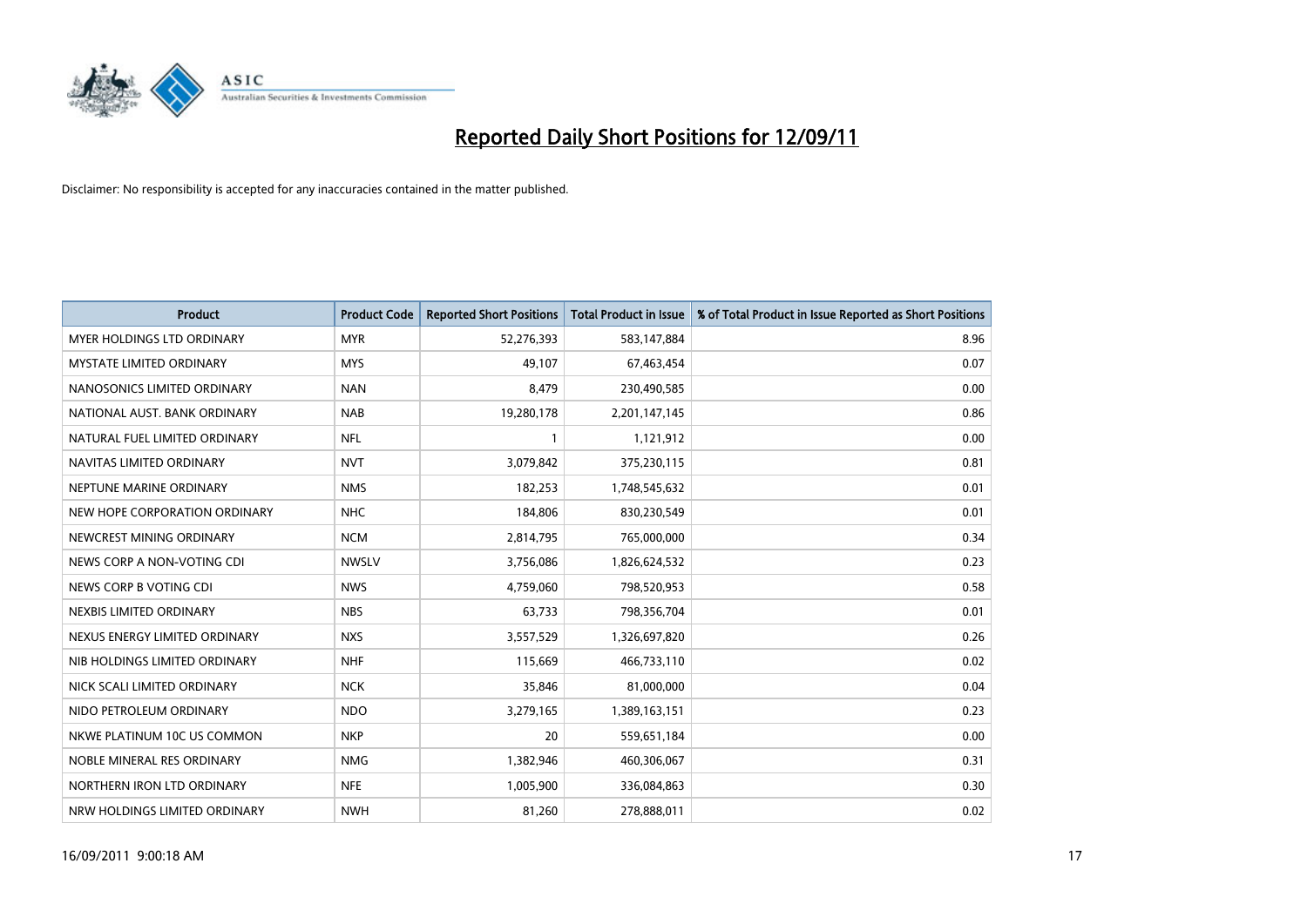

| <b>Product</b>                        | <b>Product Code</b> | <b>Reported Short Positions</b> | <b>Total Product in Issue</b> | % of Total Product in Issue Reported as Short Positions |
|---------------------------------------|---------------------|---------------------------------|-------------------------------|---------------------------------------------------------|
| NUCOAL RESOURCES NL ORDINARY          | <b>NCR</b>          | 99,601                          | 437,193,340                   | 0.02                                                    |
| NUFARM LIMITED ORDINARY               | <b>NUF</b>          | 4,743,624                       | 261,833,005                   | 1.84                                                    |
| OAKTON LIMITED ORDINARY               | <b>OKN</b>          | 667,154                         | 93,800,235                    | 0.72                                                    |
| OCEANAGOLD CORP. CHESS DEPOSITARY INT | <b>OGC</b>          | 1,131,367                       | 262,600,385                   | 0.42                                                    |
| OCEANIA CAPITAL LTD ORDINARY          | <b>OCP</b>          | 3,280                           | 91,921,295                    | 0.00                                                    |
| OIL SEARCH LTD ORDINARY               | <b>OSH</b>          | 9,602,111                       | 1,320,648,378                 | 0.70                                                    |
| OM HOLDINGS LIMITED ORDINARY          | <b>OMH</b>          | 9,784,583                       | 504,105,150                   | 1.94                                                    |
| ONESTEEL LIMITED ORDINARY             | OST                 | 23,669,115                      | 1,338,106,652                 | 1.78                                                    |
| ORICA LIMITED ORDINARY                | ORI                 | 2,052,249                       | 363,966,570                   | 0.55                                                    |
| ORIGIN ENERGY ORDINARY                | <b>ORG</b>          | 6,077,747                       | 1,065,051,259                 | 0.56                                                    |
| OROCOBRE LIMITED ORDINARY             | <b>ORE</b>          | 291,349                         | 103,195,029                   | 0.28                                                    |
| OROTONGROUP LIMITED ORDINARY          | ORL                 | 175,386                         | 40,880,902                    | 0.42                                                    |
| OTTO ENERGY LIMITED ORDINARY          | <b>OEL</b>          | 109,204                         | 1,138,290,071                 | 0.01                                                    |
| OZ MINERALS ORDINARY                  | OZL                 | 7,107,726                       | 323,877,514                   | 2.18                                                    |
| PACIFIC BRANDS ORDINARY               | <b>PBG</b>          | 9,015,611                       | 931,386,248                   | 0.97                                                    |
| PALADIN ENERGY LTD ORDINARY           | <b>PDN</b>          | 12,733,642                      | 778,525,732                   | 1.65                                                    |
| PANAUST LIMITED ORDINARY              | <b>PNA</b>          | 8,105,483                       | 593,867,443                   | 1.34                                                    |
| PANORAMIC RESOURCES ORDINARY          | PAN                 | 1,333,656                       | 207,050,710                   | 0.63                                                    |
| PAPERLINX LIMITED ORDINARY            | <b>PPX</b>          | 8,501,203                       | 609,280,761                   | 1.40                                                    |
| PAPILLON RES LTD ORDINARY             | <b>PIR</b>          | 52,642                          | 206,924,658                   | 0.03                                                    |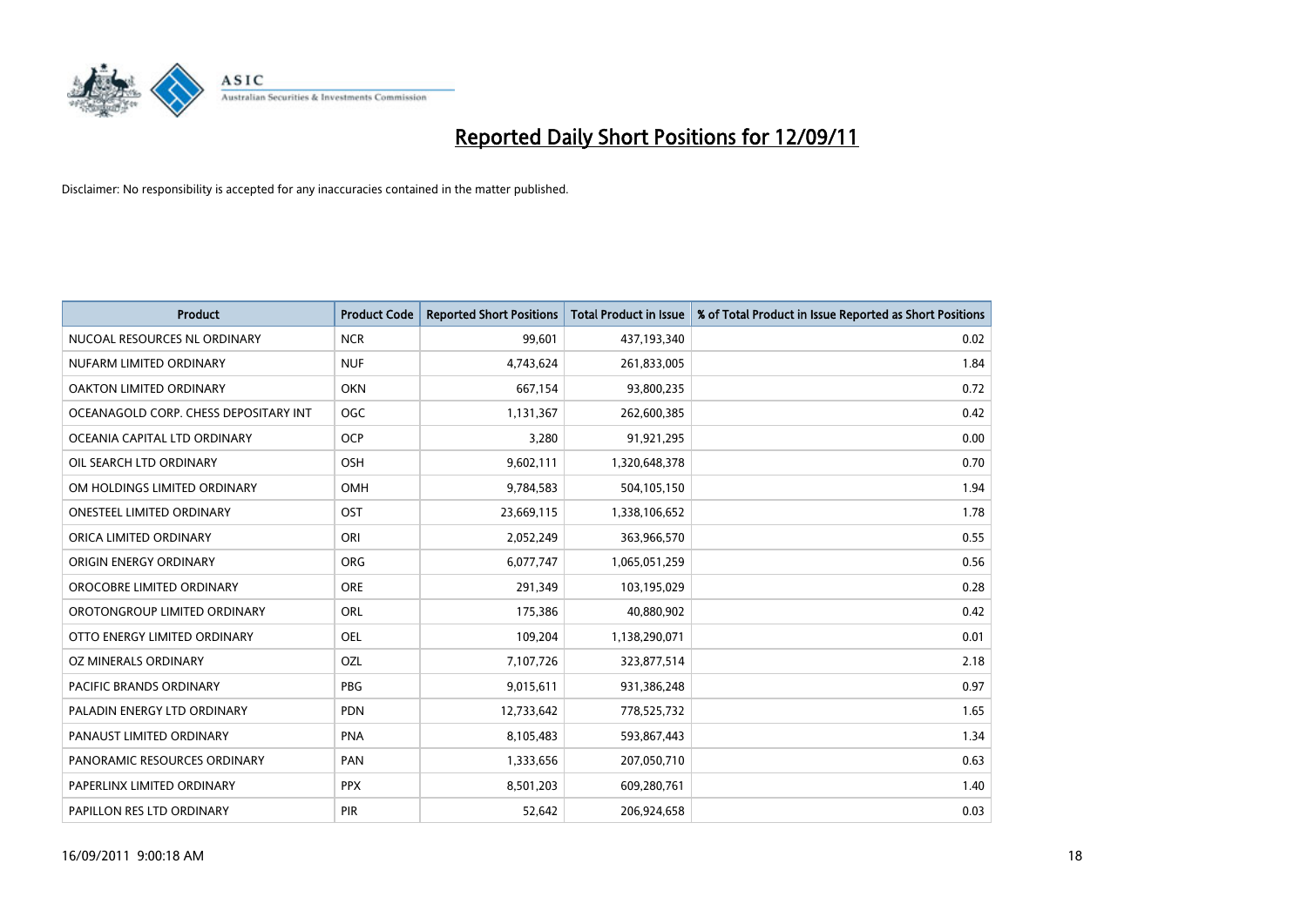

| <b>Product</b>                | <b>Product Code</b> | <b>Reported Short Positions</b> | <b>Total Product in Issue</b> | % of Total Product in Issue Reported as Short Positions |
|-------------------------------|---------------------|---------------------------------|-------------------------------|---------------------------------------------------------|
| PATTIES FOODS LTD ORDINARY    | <b>PFL</b>          |                                 | 138,989,223                   | 0.00                                                    |
| PEAK RESOURCES ORDINARY       | <b>PEK</b>          | 103,783                         | 155,979,643                   | 0.07                                                    |
| PEET LIMITED ORDINARY         | <b>PPC</b>          | 88.448                          | 318,038,544                   | 0.02                                                    |
| PENINSULA ENERGY LTD ORDINARY | <b>PEN</b>          | 5,000                           | 2,125,490,443                 | 0.00                                                    |
| PERILYA LIMITED ORDINARY      | PEM                 | 433,255                         | 526,075,563                   | 0.09                                                    |
| PERPETUAL LIMITED ORDINARY    | PPT                 | 3,029,202                       | 44,692,304                    | 6.75                                                    |
| PERSEUS MINING LTD ORDINARY   | PRU                 | 3,823,323                       | 426,267,088                   | 0.88                                                    |
| PETSEC ENERGY ORDINARY        | <b>PSA</b>          | 223,332                         | 231,283,622                   | 0.10                                                    |
| PHARMAXIS LTD ORDINARY        | <b>PXS</b>          | 2,258,501                       | 229,116,309                   | 0.98                                                    |
| PHOTON GROUP LTD ORDINARY     | <b>PGA</b>          | 250,510                         | 1,540,886,866                 | 0.02                                                    |
| PLATINUM ASSET ORDINARY       | <b>PTM</b>          | 8,132,436                       | 561,347,878                   | 1.46                                                    |
| PLATINUM AUSTRALIA ORDINARY   | <b>PLA</b>          | 7,096,392                       | 417,130,039                   | 1.70                                                    |
| PLATINUM CAPITAL LTD ORDINARY | <b>PMC</b>          |                                 | 165,728,416                   | 0.00                                                    |
| PMP LIMITED ORDINARY          | <b>PMP</b>          | 1,917                           | 329,879,212                   | 0.00                                                    |
| PORT BOUVARD LIMITED ORDINARY | PBD                 | 6.754                           | 593,868,295                   | 0.00                                                    |
| PREMIER INVESTMENTS ORDINARY  | <b>PMV</b>          | 186,734                         | 155,062,831                   | 0.13                                                    |
| PRIMA BIOMED LTD ORDINARY     | PRR                 | 930,000                         | 1,007,342,939                 | 0.09                                                    |
| PRIMARY HEALTH CARE ORDINARY  | <b>PRY</b>          | 9,707,592                       | 497,469,803                   | 1.97                                                    |
| PRIME MEDIA GRP LTD ORDINARY  | <b>PRT</b>          | 19,105                          | 366,330,303                   | 0.01                                                    |
| PRIMEAG AUSTRALIA ORDINARY    | PAG                 | 2,546                           | 266,394,444                   | 0.00                                                    |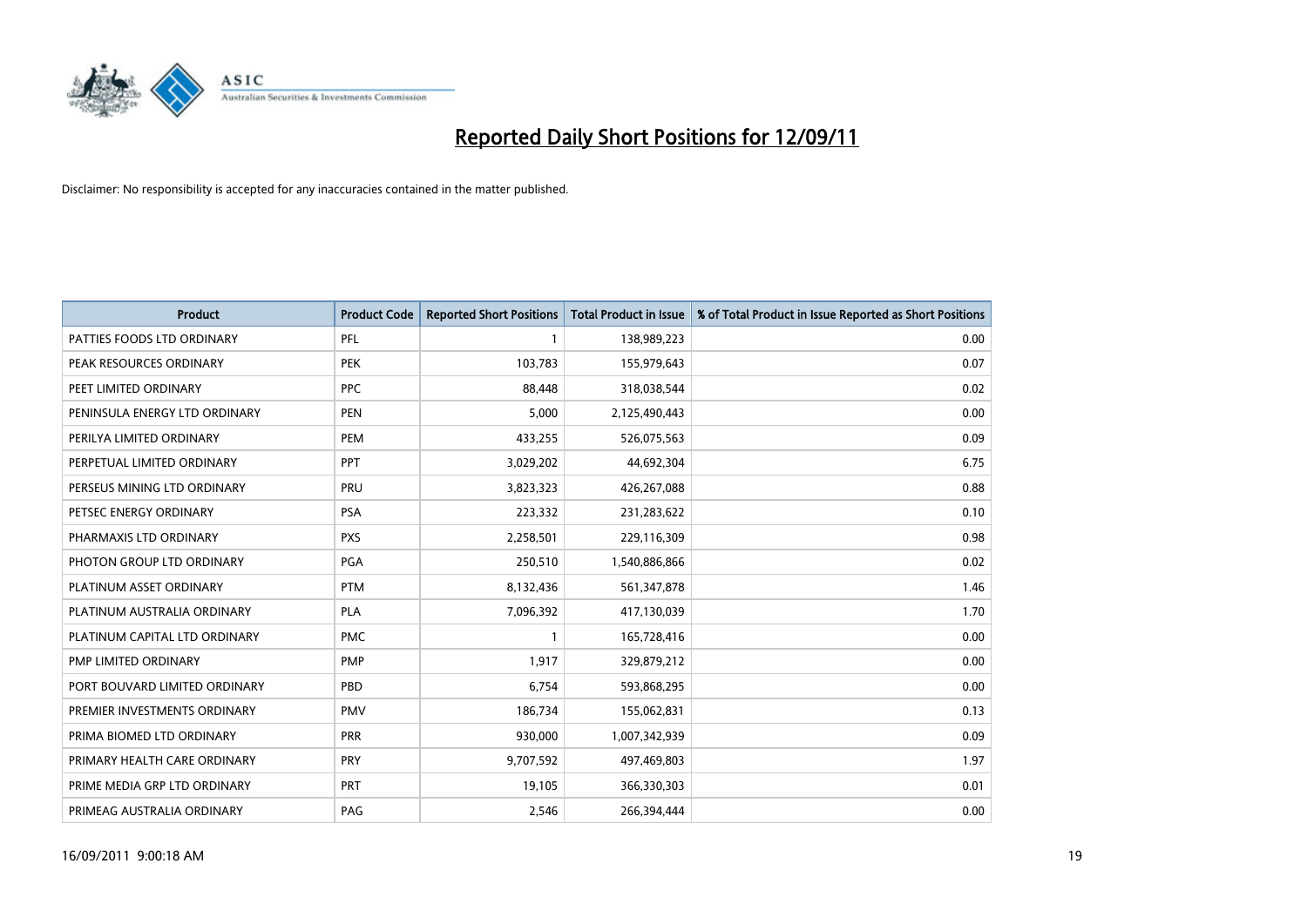

| <b>Product</b>                      | <b>Product Code</b> | <b>Reported Short Positions</b> | <b>Total Product in Issue</b> | % of Total Product in Issue Reported as Short Positions |
|-------------------------------------|---------------------|---------------------------------|-------------------------------|---------------------------------------------------------|
| PROGEN PHARMACEUTIC ORDINARY        | PGL                 | 151,596                         | 24,709,097                    | 0.61                                                    |
| PROGRAMMED ORDINARY                 | <b>PRG</b>          | 737,674                         | 118,169,908                   | 0.62                                                    |
| <b>PSIVIDA CORP CDI 1:1</b>         | <b>PVA</b>          | 6,878                           | 8,737,186                     | 0.08                                                    |
| <b>QANTAS AIRWAYS ORDINARY</b>      | QAN                 | 30,652,748                      | 2,265,123,620                 | 1.35                                                    |
| <b>OBE INSURANCE GROUP ORDINARY</b> | <b>OBE</b>          | 24,887,477                      | 1,092,654,587                 | 2.25                                                    |
| OR NATIONAL LIMITED ORDINARY        | <b>ORN</b>          | 23,683,498                      | 2,440,000,000                 | 0.94                                                    |
| RAMELIUS RESOURCES ORDINARY         | <b>RMS</b>          | 75,665                          | 291,767,215                   | 0.02                                                    |
| RAMSAY HEALTH CARE ORDINARY         | <b>RHC</b>          | 1,162,535                       | 202,081,252                   | 0.56                                                    |
| <b>RCR TOMLINSON ORDINARY</b>       | <b>RCR</b>          | 68,067                          | 132,010,172                   | 0.05                                                    |
| <b>REA GROUP ORDINARY</b>           | <b>REA</b>          | 240,900                         | 130,401,680                   | 0.19                                                    |
| RECKON LIMITED ORDINARY             | <b>RKN</b>          | 831,788                         | 133,384,060                   | 0.62                                                    |
| <b>RED FORK ENERGY ORDINARY</b>     | <b>RFE</b>          | 7,696                           | 269,769,853                   | 0.00                                                    |
| REDBANK ENERGY LTD ORDINARY         | AEI                 | 19                              | 786,287                       | 0.00                                                    |
| REDFLEX HOLDINGS ORDINARY           | <b>RDF</b>          | 4                               | 110,345,599                   | 0.00                                                    |
| REED RESOURCES LTD ORDINARY         | <b>RDR</b>          | 309,221                         | 264,742,501                   | 0.12                                                    |
| REGIS RESOURCES ORDINARY            | <b>RRL</b>          | 1,592,242                       | 433,353,680                   | 0.36                                                    |
| RESMED INC CDI 10:1                 | <b>RMD</b>          | 7,936,991                       | 1,556,242,300                 | 0.51                                                    |
| RESOLUTE MINING ORDINARY            | <b>RSG</b>          | 2,939,116                       | 467,810,508                   | 0.61                                                    |
| <b>RESOURCE GENERATION ORDINARY</b> | <b>RES</b>          | 324,311                         | 262,895,652                   | 0.12                                                    |
| RETAIL FOOD GROUP ORDINARY          | <b>RFG</b>          | 41,641                          | 108,151,283                   | 0.04                                                    |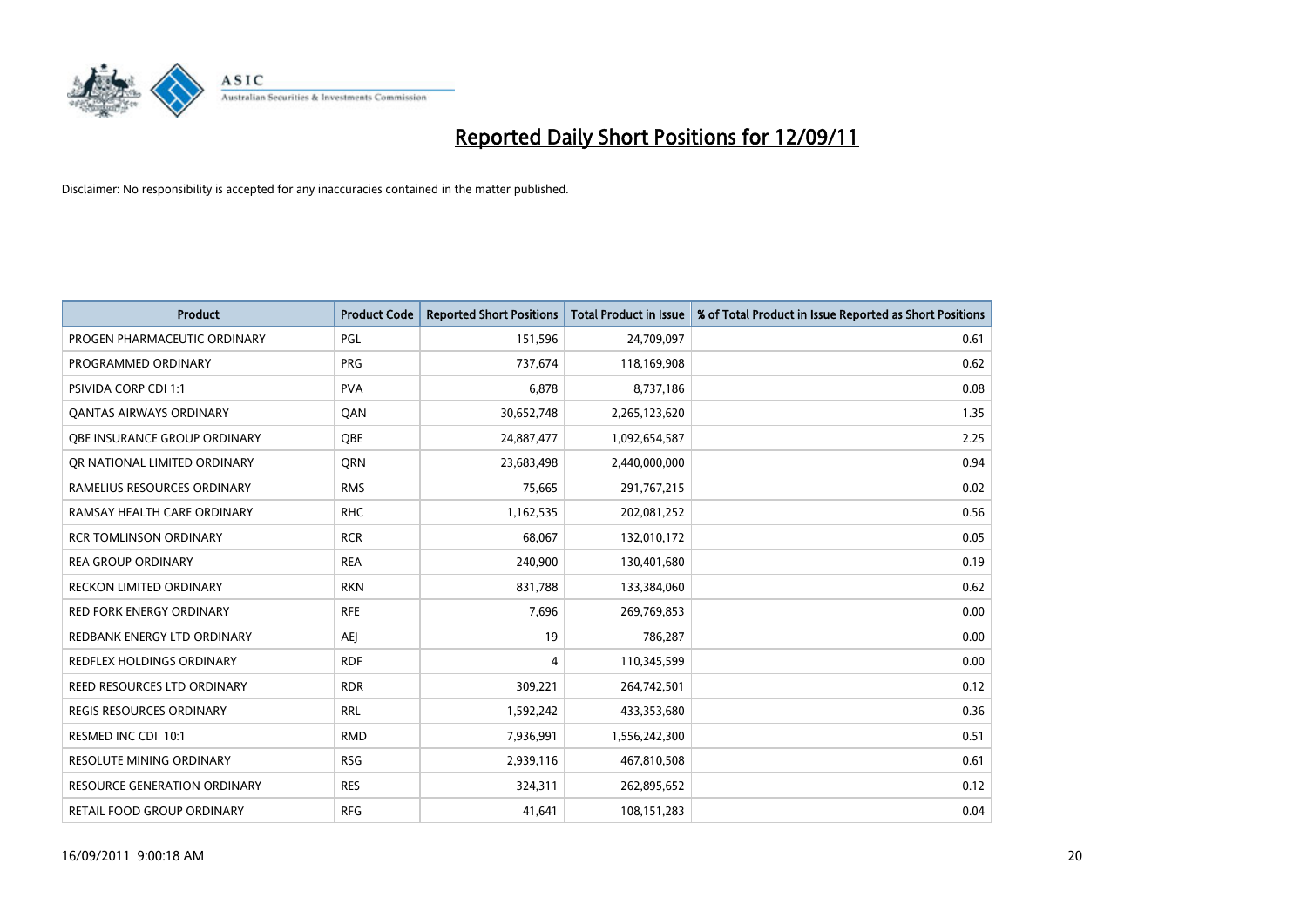

| <b>Product</b>                | <b>Product Code</b> | <b>Reported Short Positions</b> | <b>Total Product in Issue</b> | % of Total Product in Issue Reported as Short Positions |
|-------------------------------|---------------------|---------------------------------|-------------------------------|---------------------------------------------------------|
| REVERSE CORP LIMITED ORDINARY | <b>REF</b>          | 25,141                          | 92,382,175                    | 0.03                                                    |
| REX MINERALS LIMITED ORDINARY | <b>RXM</b>          | 1,088,888                       | 153,635,519                   | 0.70                                                    |
| <b>RHG LIMITED ORDINARY</b>   | <b>RHG</b>          | 1,691,528                       | 308,483,177                   | 0.54                                                    |
| RIALTO ENERGY ORDINARY        | <b>RIA</b>          | 296,775                         | 375,006,264                   | 0.08                                                    |
| RIDLEY CORPORATION ORDINARY   | <b>RIC</b>          | 509,655                         | 307,817,071                   | 0.17                                                    |
| RIO TINTO LIMITED ORDINARY    | <b>RIO</b>          | 18,904,348                      | 435,758,720                   | 4.34                                                    |
| RIVERCITY MOTORWAY STAPLED    | <b>RCY</b>          | 132,000                         | 957,010,115                   | 0.01                                                    |
| ROBUST RESOURCES ORDINARY     | <b>ROL</b>          | 1,133,974                       | 84,944,097                    | 1.34                                                    |
| ROC OIL COMPANY ORDINARY      | <b>ROC</b>          | 1,149,593                       | 713,254,560                   | 0.16                                                    |
| ROYAL WOLF HOLDINGS ORDINARY  | <b>RWH</b>          | 60,000                          | 100,387,052                   | 0.06                                                    |
| SAI GLOBAL LIMITED ORDINARY   | SAI                 | 2,462,759                       | 200,003,759                   | 1.22                                                    |
| SALMAT LIMITED ORDINARY       | <b>SLM</b>          | 1,018,234                       | 159,784,049                   | 0.64                                                    |
| SANDFIRE RESOURCES ORDINARY   | <b>SFR</b>          | 1,647,347                       | 149,919,969                   | 1.09                                                    |
| <b>SANTOS LTD ORDINARY</b>    | <b>STO</b>          | 17,229,226                      | 878,130,147                   | 1.97                                                    |
| SARACEN MINERAL ORDINARY      | SAR                 | 845,161                         | 492,251,415                   | 0.17                                                    |
| SEDGMAN LIMITED ORDINARY      | <b>SDM</b>          | 325,463                         | 209,752,689                   | 0.15                                                    |
| SEEK LIMITED ORDINARY         | <b>SEK</b>          | 17,780,383                      | 337,079,207                   | 5.24                                                    |
| SELECT HARVESTS ORDINARY      | SHV                 | 385,320                         | 56,226,960                    | 0.69                                                    |
| SENETAS CORPORATION ORDINARY  | <b>SEN</b>          | 756,999                         | 463,105,195                   | 0.16                                                    |
| SENEX ENERGY LIMITED ORDINARY | SXY                 | 400,000                         | 760,722,223                   | 0.05                                                    |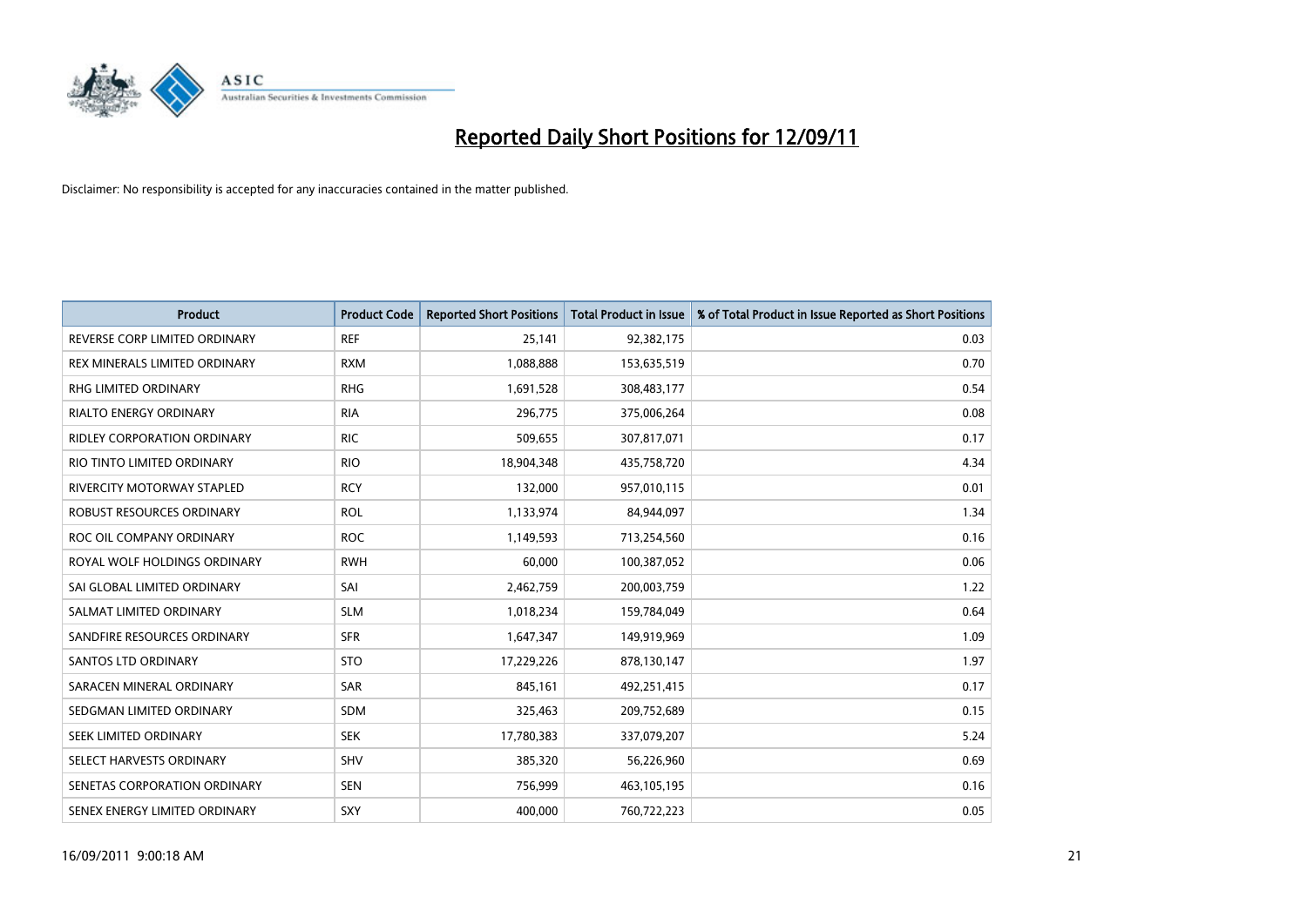

| <b>Product</b>                           | <b>Product Code</b> | <b>Reported Short Positions</b> | <b>Total Product in Issue</b> | % of Total Product in Issue Reported as Short Positions |
|------------------------------------------|---------------------|---------------------------------|-------------------------------|---------------------------------------------------------|
| SERVCORP LIMITED ORDINARY                | SRV                 | 78,675                          | 98,440,807                    | 0.08                                                    |
| SERVICE STREAM ORDINARY                  | <b>SSM</b>          | 434,179                         | 283,418,867                   | 0.15                                                    |
| SEVEN GROUP HOLDINGS ORDINARY            | <b>SVW</b>          | 1,127,731                       | 306,410,281                   | 0.35                                                    |
| SEVEN WEST MEDIA LTD ORDINARY            | <b>SWM</b>          | 1,656,989                       | 610,327,899                   | 0.27                                                    |
| SIGMA PHARMACEUTICAL ORDINARY            | <b>SIP</b>          | 15,937,871                      | 1,178,626,572                 | 1.33                                                    |
| SILEX SYSTEMS ORDINARY                   | <b>SLX</b>          | 540.059                         | 170,133,997                   | 0.33                                                    |
| SILVER LAKE RESOURCE ORDINARY            | <b>SLR</b>          | 87,235                          | 178,922,838                   | 0.04                                                    |
| SIMS METAL MGMT LTD ORDINARY             | SGM                 | 2,993,600                       | 205,415,458                   | 1.46                                                    |
| SINGAPORE TELECOMM. CHESS DEPOSITARY INT | <b>SGT</b>          | 5,782,262                       | 168,828,658                   | 3.43                                                    |
| SIRIUS RESOURCES NL ORDINARY             | <b>SIR</b>          | 82,500                          | 137,134,586                   | 0.06                                                    |
| SKILLED GROUP LTD ORDINARY               | <b>SKE</b>          | 28,276                          | 233, 243, 776                 | 0.01                                                    |
| <b>SKY NETWORK ORDINARY</b>              | <b>SKT</b>          | 1,000                           | 389,139,785                   | 0.00                                                    |
| SMS MANAGEMENT. ORDINARY                 | <b>SMX</b>          | 150,932                         | 68,290,180                    | 0.20                                                    |
| SONIC HEALTHCARE ORDINARY                | <b>SHL</b>          | 5,413,676                       | 389,969,875                   | 1.38                                                    |
| SOUL PATTINSON (W.H) ORDINARY            | SOL                 | 18,577                          | 238,640,580                   | 0.01                                                    |
| SP AUSNET STAPLED SECURITIES             | <b>SPN</b>          | 4,008,310                       | 2,850,932,204                 | 0.14                                                    |
| SPARK INFRASTRUCTURE STAPLED NOTE & UNIT | SKI                 | 16,617,656                      | 1,326,734,264                 | 1.24                                                    |
| SPDR 200 FUND ETF UNITS                  | <b>STW</b>          | 8                               | 51,778,556                    | 0.00                                                    |
| SPECIALTY FASHION ORDINARY               | <b>SFH</b>          | 798,667                         | 191,786,121                   | 0.42                                                    |
| SPOTLESS GROUP LTD ORDINARY              | <b>SPT</b>          | 1,428,931                       | 262,766,725                   | 0.53                                                    |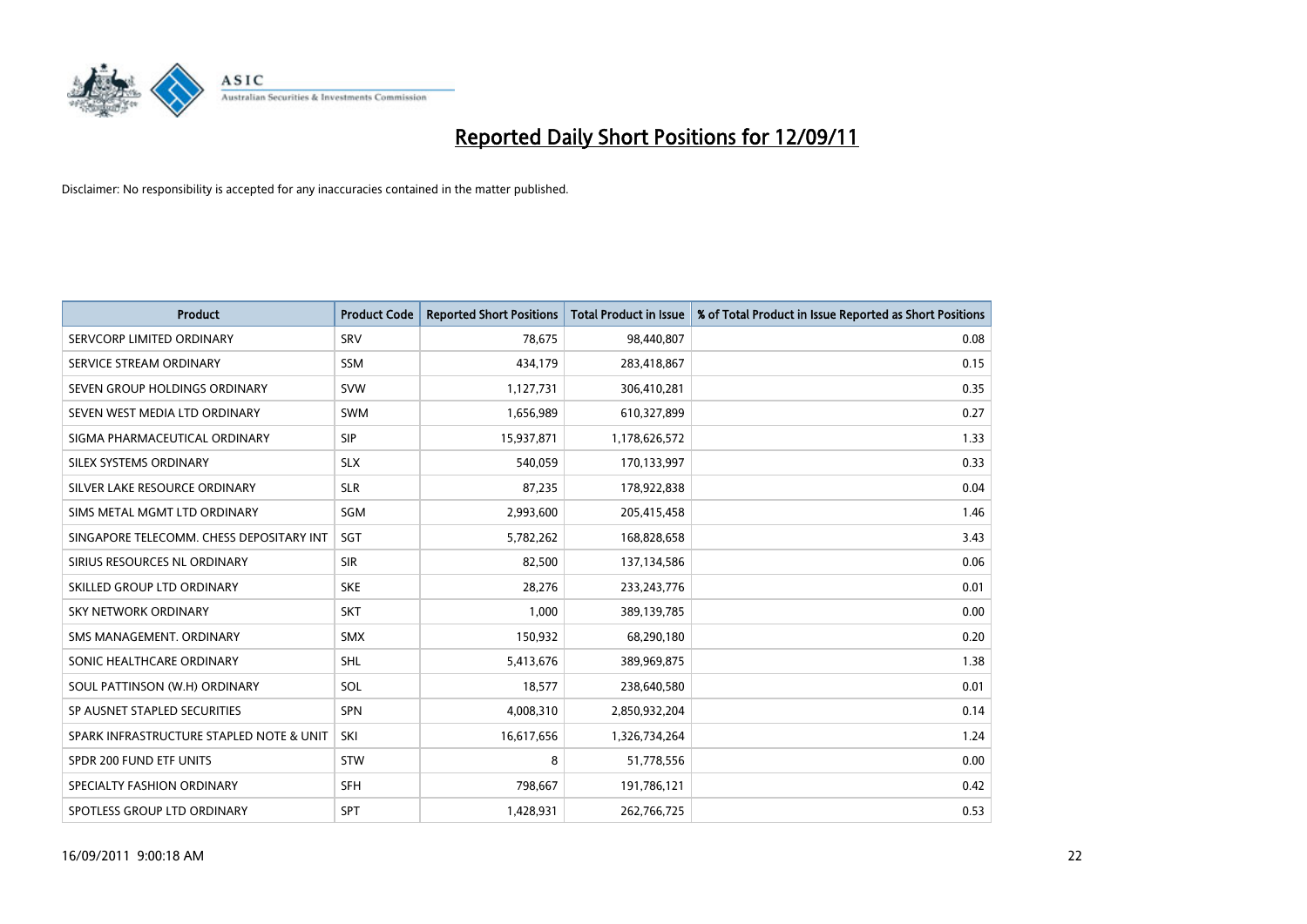

| <b>Product</b>                | <b>Product Code</b> | <b>Reported Short Positions</b> | <b>Total Product in Issue</b> | % of Total Product in Issue Reported as Short Positions |
|-------------------------------|---------------------|---------------------------------|-------------------------------|---------------------------------------------------------|
| ST BARBARA LIMITED ORDINARY   | <b>SBM</b>          | 8,483,343                       | 325,615,389                   | 2.59                                                    |
| STAGING CONNECTIONS ORDINARY  | <b>STG</b>          | 2,917,189                       | 78,317,726                    | 3.72                                                    |
| STANMORE COAL LTD ORDINARY    | <b>SMR</b>          | 88,951                          | 89,791,402                    | 0.10                                                    |
| STARPHARMA HOLDINGS ORDINARY  | SPL                 | 1,135,677                       | 248,026,578                   | 0.46                                                    |
| STH AMERICAN COR LTD ORDINARY | SAY                 | 9,200                           | 257,785,604                   | 0.00                                                    |
| STHN CROSS MEDIA ORDINARY     | <b>SXL</b>          | 3,153,737                       | 705,766,444                   | 0.45                                                    |
| STOCKLAND UNITS/ORD STAPLED   | <b>SGP</b>          | 13,370,568                      | 2,383,036,717                 | 0.55                                                    |
| STRAITS RES LTD. ORDINARY     | SRO                 | 7,711,416                       | 324,796,141                   | 2.37                                                    |
| STW COMMUNICATIONS ORDINARY   | SGN                 | 273,915                         | 364,310,964                   | 0.07                                                    |
| SUNCORP GROUP LTD ORDINARY    | <b>SUN</b>          | 13,298,645                      | 1,286,600,980                 | 0.99                                                    |
| SUNDANCE ENERGY ORDINARY      | <b>SEA</b>          | 109,166                         | 277,098,474                   | 0.04                                                    |
| SUNDANCE RESOURCES ORDINARY   | <b>SDL</b>          | 18,263,415                      | 2,887,654,669                 | 0.63                                                    |
| SUNLAND GROUP LTD ORDINARY    | <b>SDG</b>          | 121,873                         | 220,457,476                   | 0.05                                                    |
| SUPER RET REP LTD ORDINARY    | <b>SUL</b>          | 277,742                         | 130,478,739                   | 0.21                                                    |
| SWICK MINING ORDINARY         | <b>SWK</b>          | 1,548                           | 236,724,970                   | 0.00                                                    |
| SYMEX HOLDINGS ORDINARY       | <b>SYM</b>          | 6,633                           | 189,166,670                   | 0.00                                                    |
| TABCORP HOLDINGS LTD ORDINARY | <b>TAH</b>          | 14,087,568                      | 688,019,737                   | 2.05                                                    |
| TALENT2 INTERNATION ORDINARY  | <b>TWO</b>          | 100,525                         | 146,539,334                   | 0.07                                                    |
| TAP OIL LIMITED ORDINARY      | <b>TAP</b>          | 659,026                         | 240,995,311                   | 0.27                                                    |
| TASSAL GROUP LIMITED ORDINARY | <b>TGR</b>          | 80,224                          | 146,304,404                   | 0.04                                                    |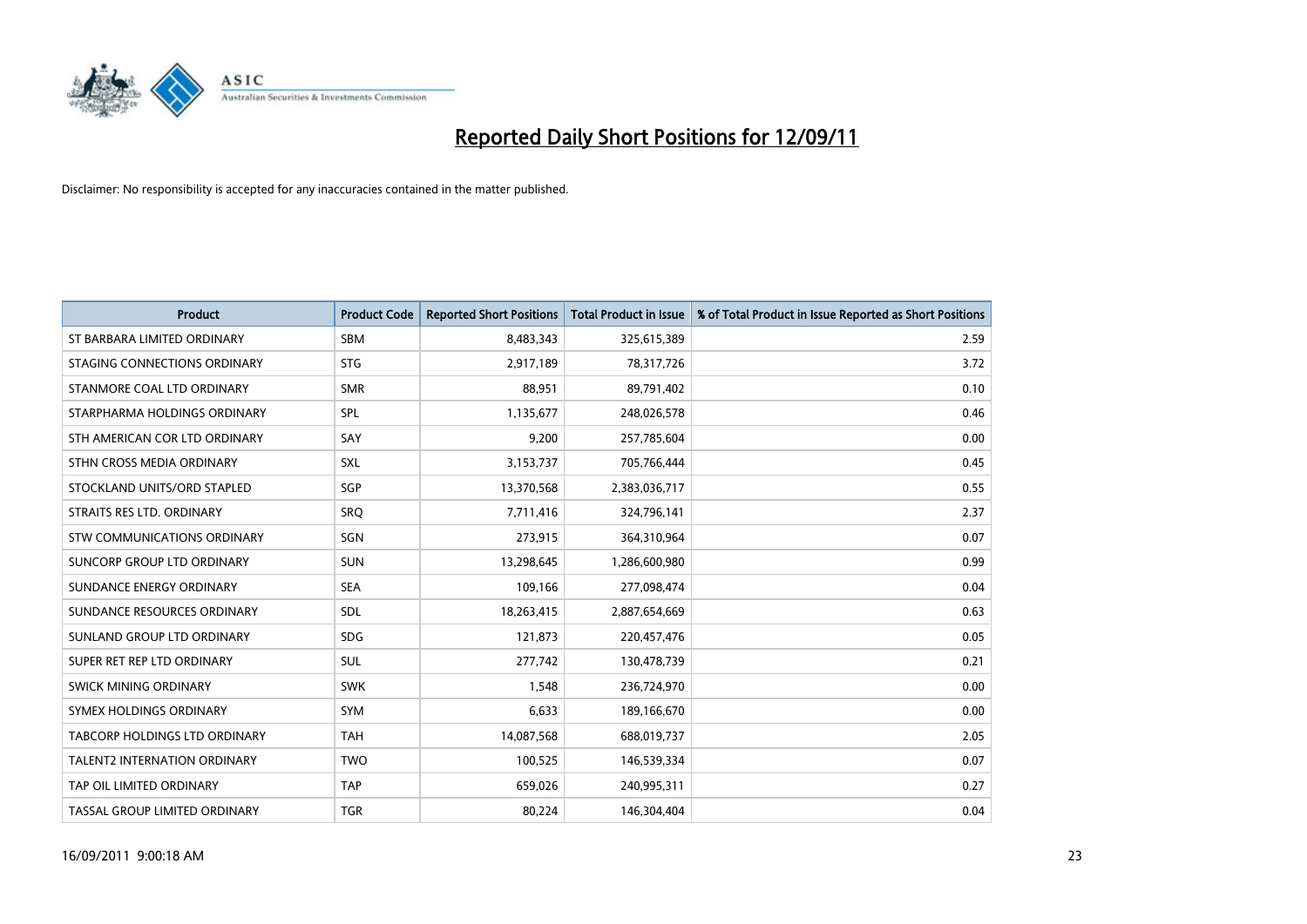

| <b>Product</b>                       | <b>Product Code</b> | <b>Reported Short Positions</b> | <b>Total Product in Issue</b> | % of Total Product in Issue Reported as Short Positions |
|--------------------------------------|---------------------|---------------------------------|-------------------------------|---------------------------------------------------------|
| <b>TATTS GROUP LTD ORDINARY</b>      | <b>TTS</b>          | 21,653,204                      | 1,318,687,024                 | 1.63                                                    |
| TELECOM CORPORATION ORDINARY         | <b>TEL</b>          | 19,326,332                      | 1,924,707,065                 | 1.00                                                    |
| <b>TELSTRA CORPORATION, ORDINARY</b> | <b>TLS</b>          | 68,492,307                      | 12,443,074,357                | 0.56                                                    |
| TEN NETWORK HOLDINGS ORDINARY        | <b>TEN</b>          | 32,590,372                      | 1,045,236,720                 | 3.08                                                    |
| TERANGA GOLD CORP CDI 1:1            | <b>TGZ</b>          | 386,337                         | 153,488,354                   | 0.24                                                    |
| TEXON PETROLEUM LTD ORDINARY         | <b>TXN</b>          | 99,383                          | 242,539,848                   | 0.04                                                    |
| TFS CORPORATION LTD ORDINARY         | <b>TFC</b>          | 228,844                         | 276,453,042                   | 0.08                                                    |
| THE REJECT SHOP ORDINARY             | <b>TRS</b>          | 1,070,754                       | 26,071,170                    | 4.10                                                    |
| THOR MINING PLC CHESS DEPOSITARY 1:1 | <b>THR</b>          | 2,307                           | 222,489,120                   | 0.00                                                    |
| THORN GROUP LIMITED ORDINARY         | <b>TGA</b>          | 30,837                          | 146,091,970                   | 0.02                                                    |
| TIGER RESOURCES ORDINARY             | <b>TGS</b>          | 128,896                         | 671,110,549                   | 0.02                                                    |
| TISHMAN SPEYER UNITS                 | <b>TSO</b>          | 41,524                          | 338,440,904                   | 0.01                                                    |
| TNG LIMITED ORDINARY                 | <b>TNG</b>          | 4,321                           | 284,803,062                   | 0.00                                                    |
| TOLL HOLDINGS LTD ORDINARY           | <b>TOL</b>          | 26,661,678                      | 710,128,531                   | 3.73                                                    |
| TORO ENERGY LIMITED ORDINARY         | <b>TOE</b>          | 35,404                          | 965,436,676                   | 0.00                                                    |
| TOWER LIMITED ORDINARY               | <b>TWR</b>          | 689,519                         | 265,176,580                   | 0.26                                                    |
| TOX FREE SOLUTIONS ORDINARY          | <b>TOX</b>          | 15,429                          | 96,503,382                    | 0.01                                                    |
| TPG TELECOM LIMITED ORDINARY         | <b>TPM</b>          | 5,994,667                       | 783,481,644                   | 0.77                                                    |
| TRANSFIELD SERVICES ORDINARY         | <b>TSE</b>          | 4,986,978                       | 549,715,957                   | 0.91                                                    |
| TRANSPACIFIC INDUST. ORDINARY        | <b>TPI</b>          | 11,127,866                      | 960,638,735                   | 1.14                                                    |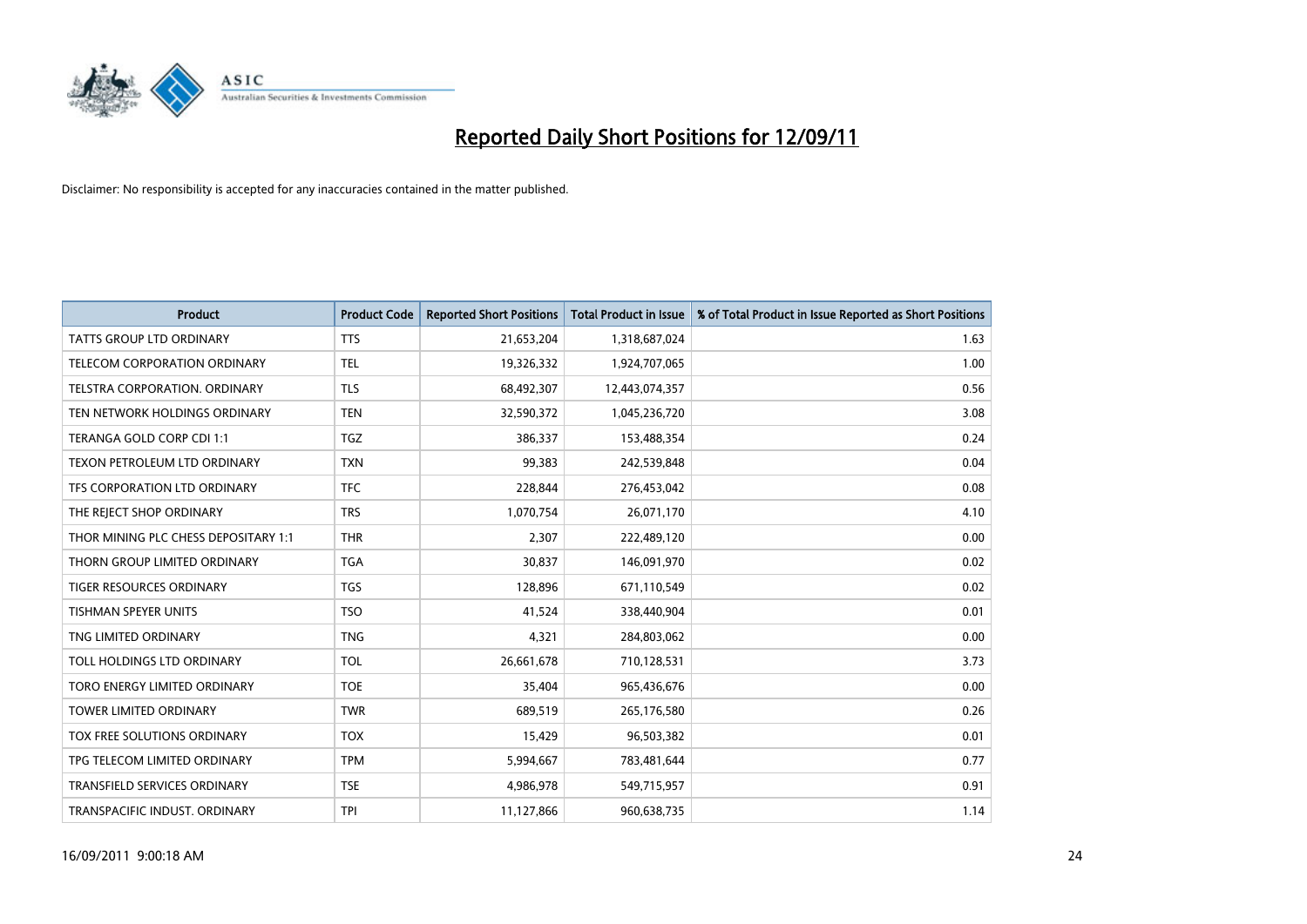

| <b>Product</b>                          | <b>Product Code</b> | <b>Reported Short Positions</b> | <b>Total Product in Issue</b> | % of Total Product in Issue Reported as Short Positions |
|-----------------------------------------|---------------------|---------------------------------|-------------------------------|---------------------------------------------------------|
| TRANSURBAN GROUP TRIPLE STAPLED SEC.    | <b>TCL</b>          | 2,373,219                       | 1,450,831,425                 | 0.15                                                    |
| TREASURY WINE ESTATE ORDINARY           | <b>TWE</b>          | 19,625,043                      | 647,227,144                   | 3.04                                                    |
| <b>TRINITY GROUP STAPLED SECURITIES</b> | <b>TCO</b>          | 3,419                           | 203,405,927                   | 0.00                                                    |
| TROY RESOURCES NL ORDINARY              | <b>TRY</b>          | 160,898                         | 88,001,823                    | 0.18                                                    |
| <b>UGL LIMITED ORDINARY</b>             | UGL                 | 6,039,515                       | 166,047,171                   | 3.63                                                    |
| UNILIFE CORPORATION CDI 6:1             | <b>UNS</b>          | 837,297                         | 267,082,637                   | 0.31                                                    |
| UXC LIMITED ORDINARY                    | <b>UXC</b>          | 89,150                          | 306,933,250                   | 0.03                                                    |
| <b>VDM GROUP LIMITED ORDINARY</b>       | <b>VMG</b>          | 11,116                          | 193,127,749                   | 0.01                                                    |
| <b>VENTURE MINERALS ORDINARY</b>        | <b>VMS</b>          | 275,522                         | 221,093,592                   | 0.12                                                    |
| <b>VIRALYTICS LIMITED ORDINARY</b>      | <b>VLA</b>          | $\mathbf{1}$                    | 59,183,275                    | 0.00                                                    |
| VIRGIN BLUE HOLDINGS ORDINARY           | <b>VBA</b>          | 34,395,408                      | 2,210,197,600                 | 1.56                                                    |
| <b>VISION GROUP HLDGS ORDINARY</b>      | <b>VGH</b>          | 78,000                          | 74,520,926                    | 0.10                                                    |
| <b>VITA GROUP LTD ORDINARY</b>          | <b>VTG</b>          | 75,190                          | 142,499,800                   | 0.05                                                    |
| VITERRA INC CDI 1:1                     | <b>VTA</b>          | 3,828                           | 68,629,939                    | 0.01                                                    |
| <b>WATPAC LIMITED ORDINARY</b>          | <b>WTP</b>          | 16,579                          | 183,341,382                   | 0.00                                                    |
| <b>WDS LIMITED ORDINARY</b>             | <b>WDS</b>          | 701                             | 144,055,662                   | 0.00                                                    |
| WEBIET LIMITED ORDINARY                 | <b>WEB</b>          | 52,338                          | 74,436,278                    | 0.07                                                    |
| <b>WESFARMERS LIMITED ORDINARY</b>      | <b>WES</b>          | 19,111,527                      | 1,005,791,581                 | 1.88                                                    |
| WESFARMERS LIMITED PARTIALLY PROTECTED  | <b>WESN</b>         | 77,906                          | 151,280,581                   | 0.04                                                    |
| WESTERN AREAS NL ORDINARY               | <b>WSA</b>          | 8,773,716                       | 179,735,899                   | 4.87                                                    |